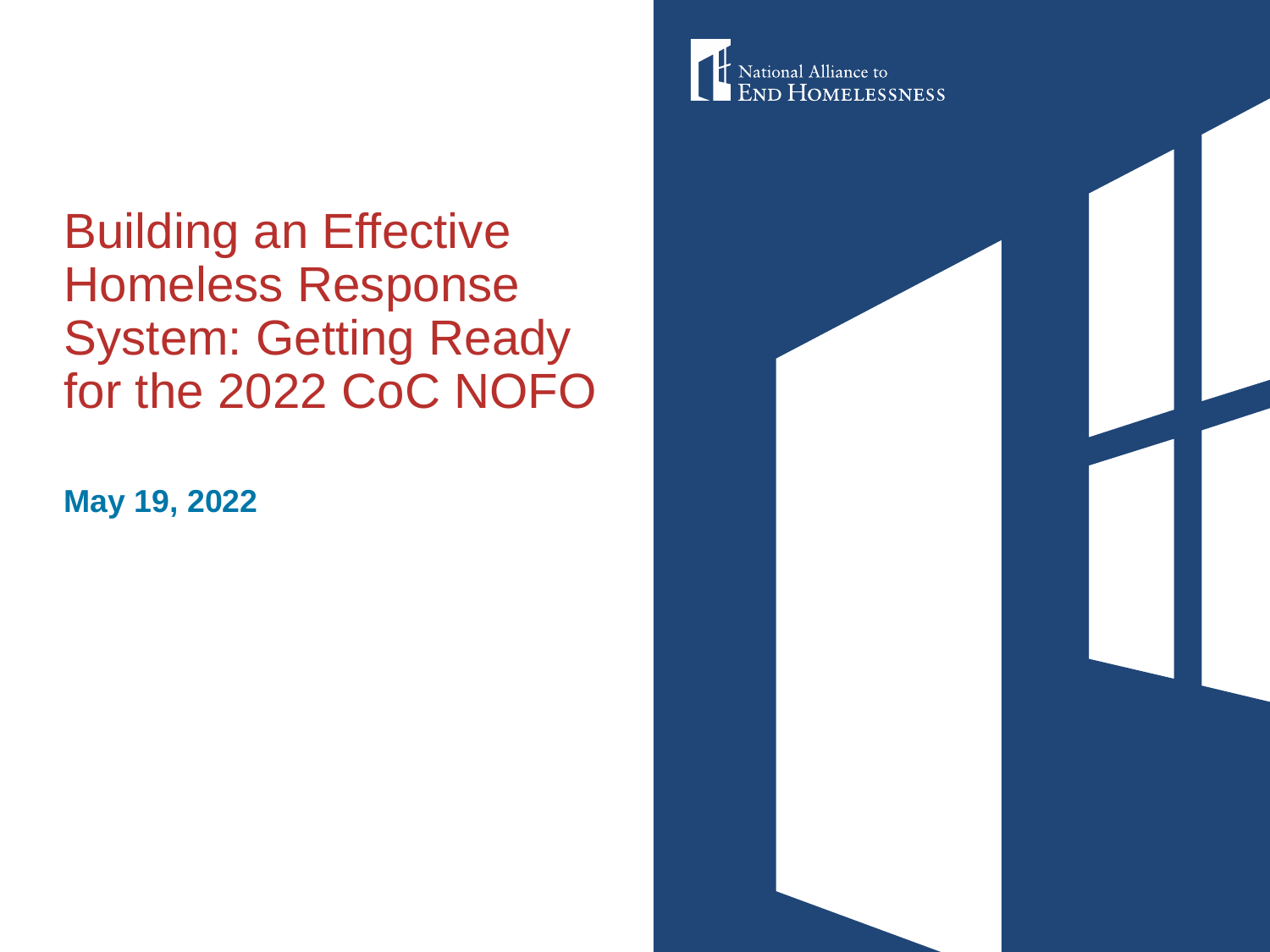## **WELCOME & INTRODUCTIONS**

Kay Moshier McDivitt Josh Johnson Senior Technical Assistance Specialists Center for Capacity Building, National Alliance to End Homelessness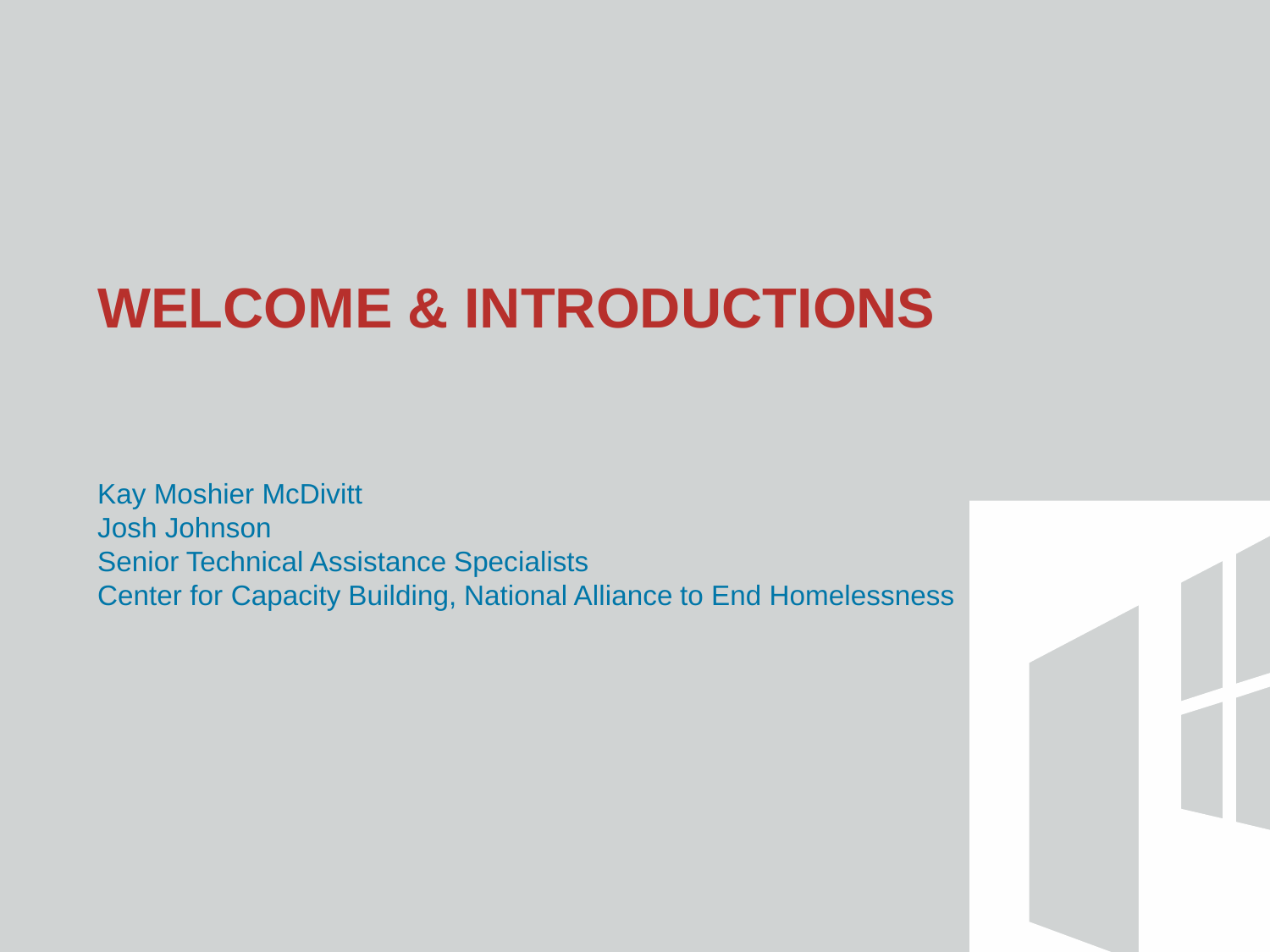#### Housekeeping Notes



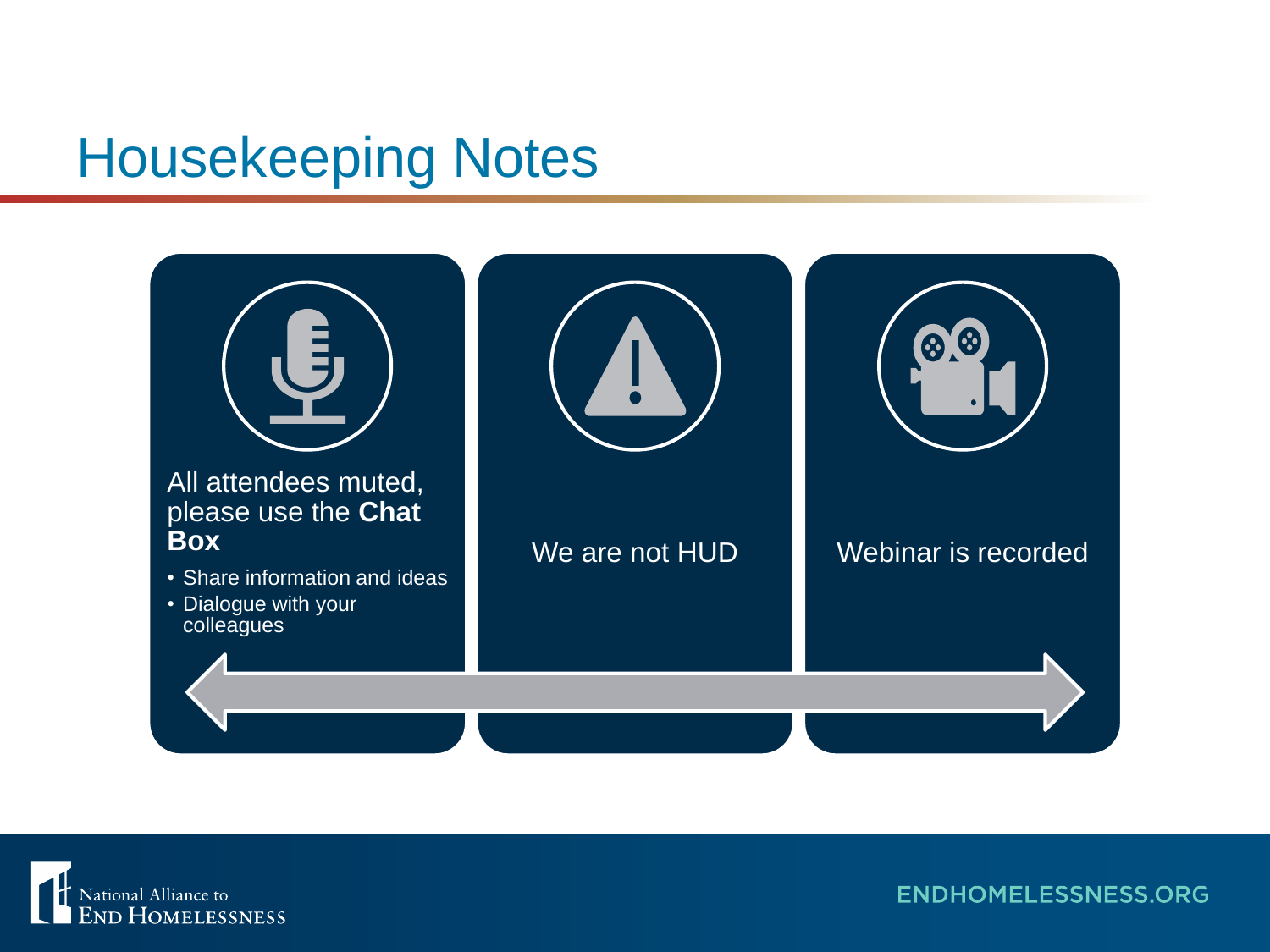### **Poll:** Who Are You?

- ✓ CoC Grantee
- ✓ RRH and/or PSH Provider
- ✓ Emergency Shelter Provider
- ✓ CoC Board Member and/or Collaborative Applicant
- ✓ Funder
- ✓ Technical Assistance Provider
- ✓ HMIS Administrator
- ✓ Homeless System Leader
- $\checkmark$  Person with Lived Expertise

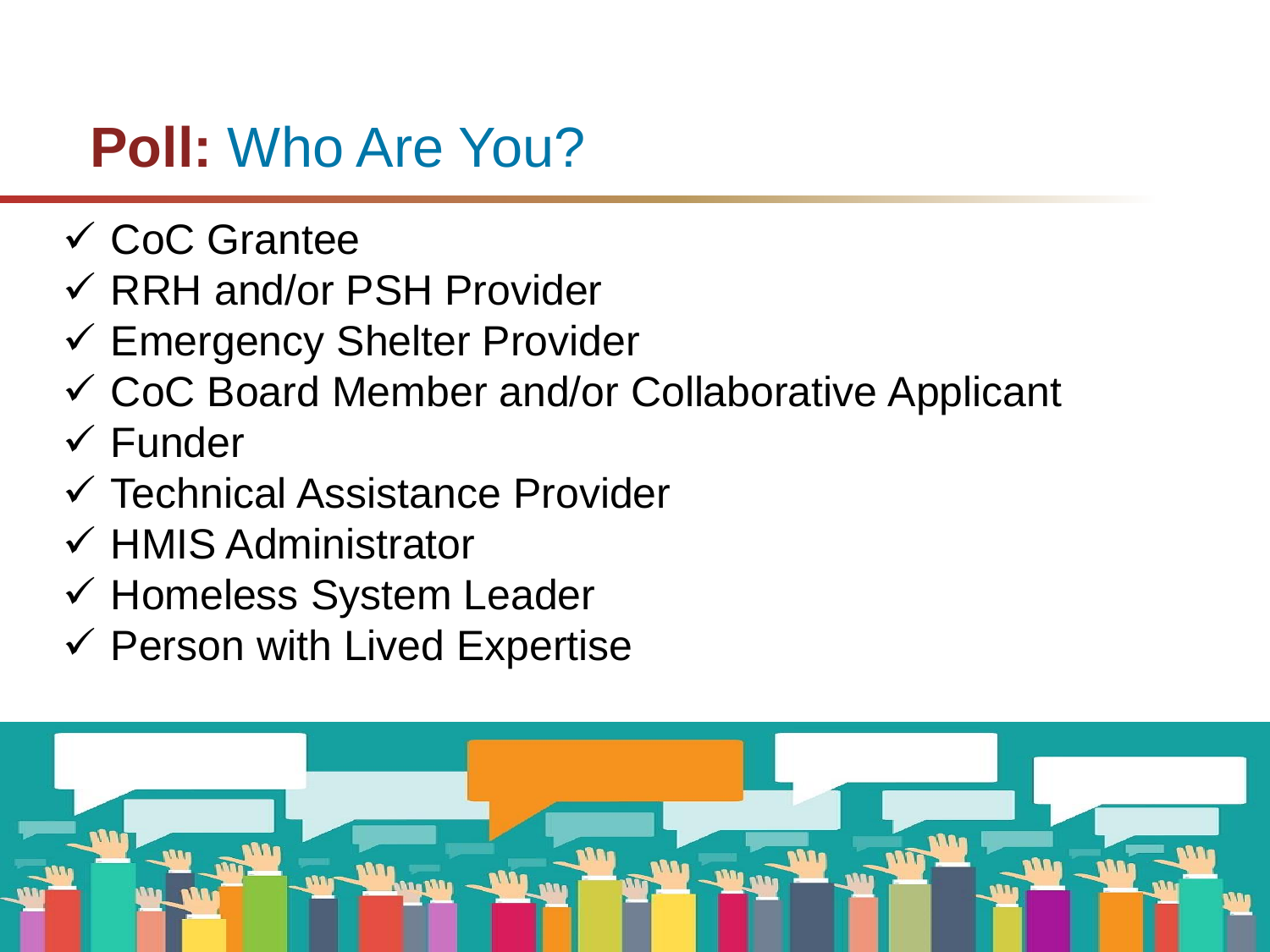## Today's Objectives

- Basic overview of the goals and characteristics of an effective, efficient and equitable homeless response system
- How your community should use an equitable systemic approach and strategic partnerships in a way that has the greatest impact on reducing homelessness
- How to evaluate your community's investments and performance to plan for changes that are needed to get better outcomes
- Ways to use the 2022 Continuum of Care Program NOFO as a vehicle to build a more effective system

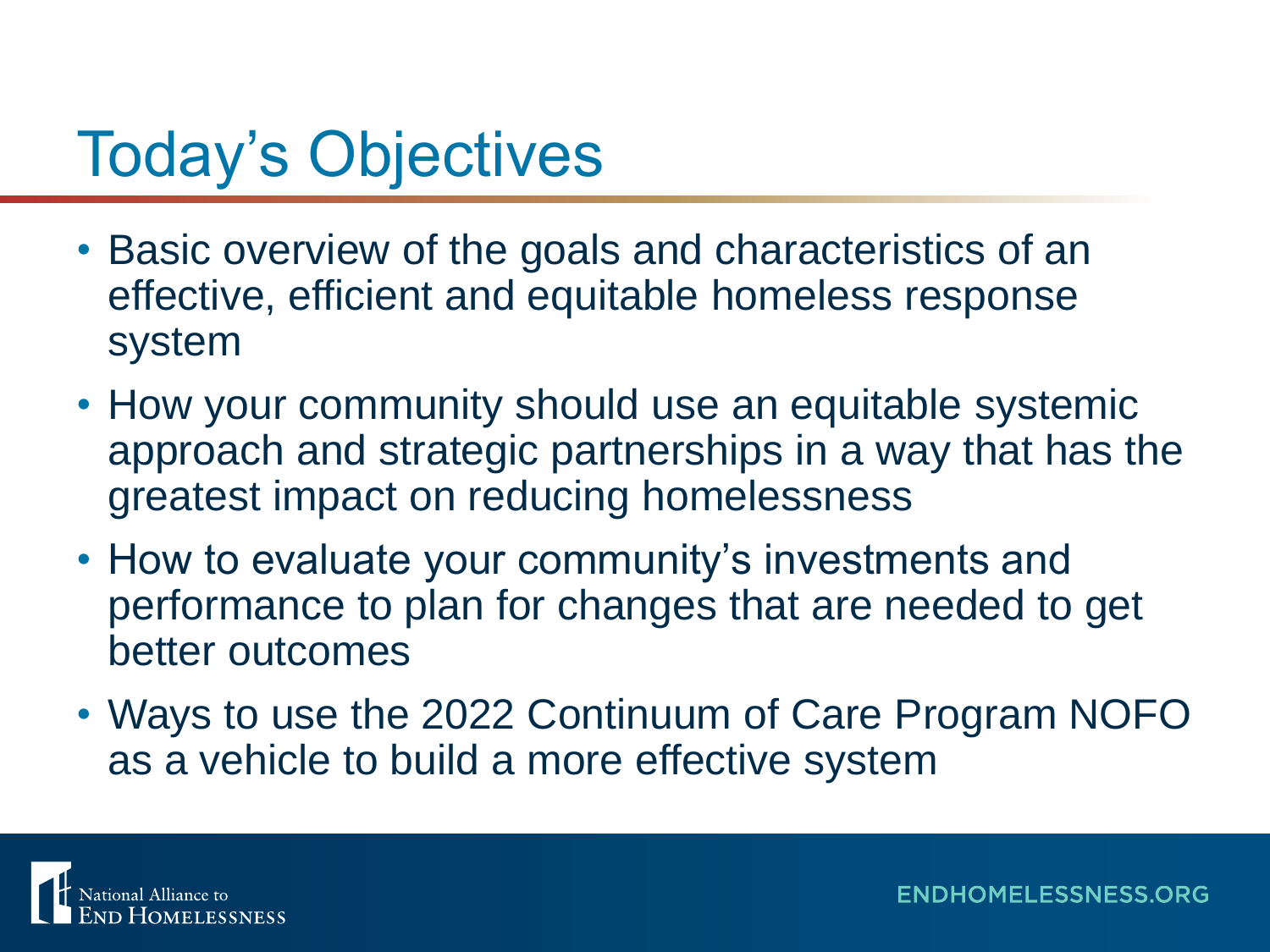## The Alliance SYSTEM Series



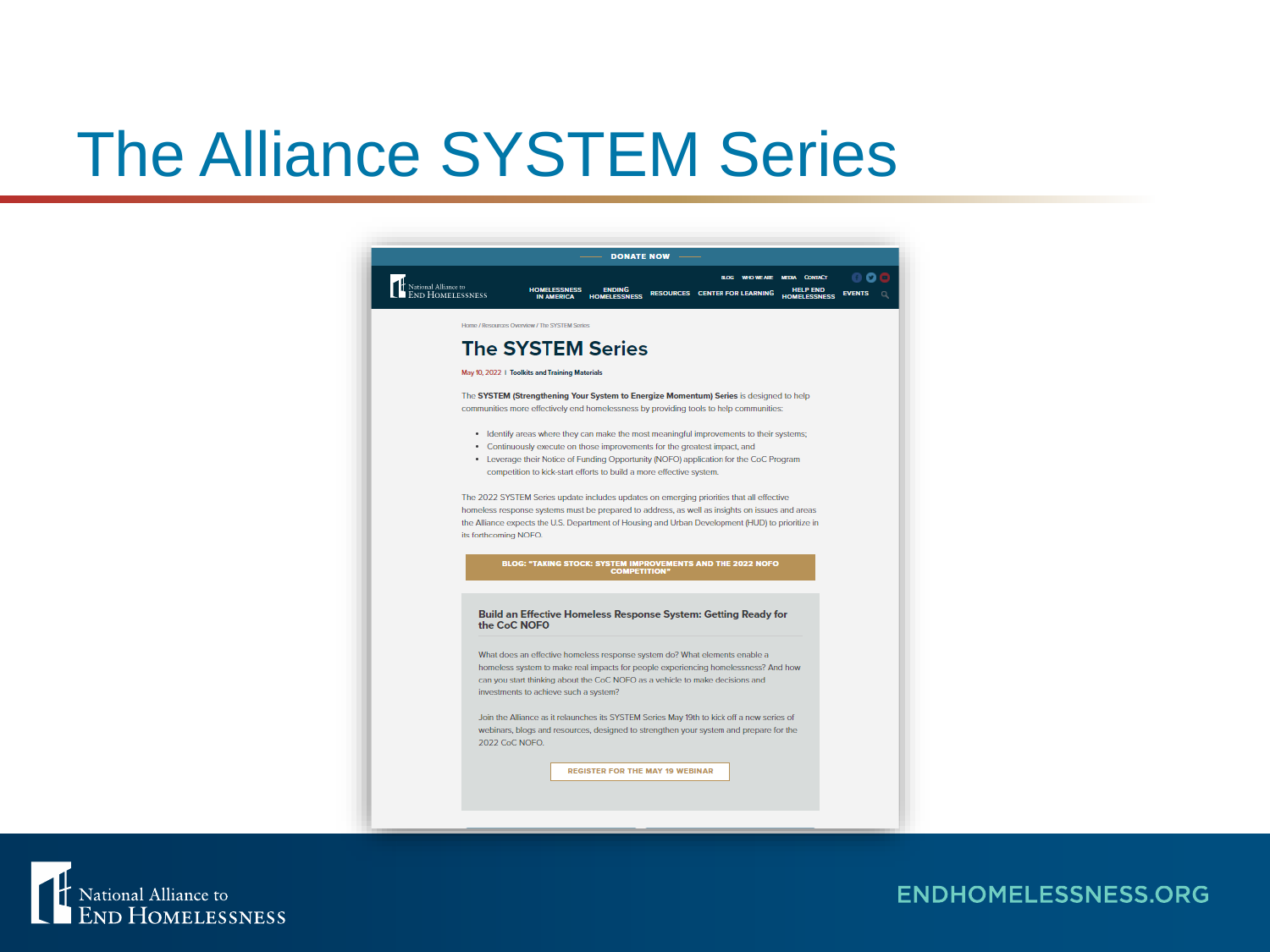# SYSTEM Series: Why?

- $\checkmark$  You are working in communities with very challenging housing crises coupled with the pandemic
- $\checkmark$  You are helping people in urgent crisis navigate the current challenging housing market (not the one we wish we had) and are looking for ideas to improve outcomes
- $\checkmark$  You want to strengthen your homeless response system
- $\checkmark$  Your want to understand what makes a system effective, efficient and equitable and identify your community's strengths and gaps as well as how to utilize scarce resources

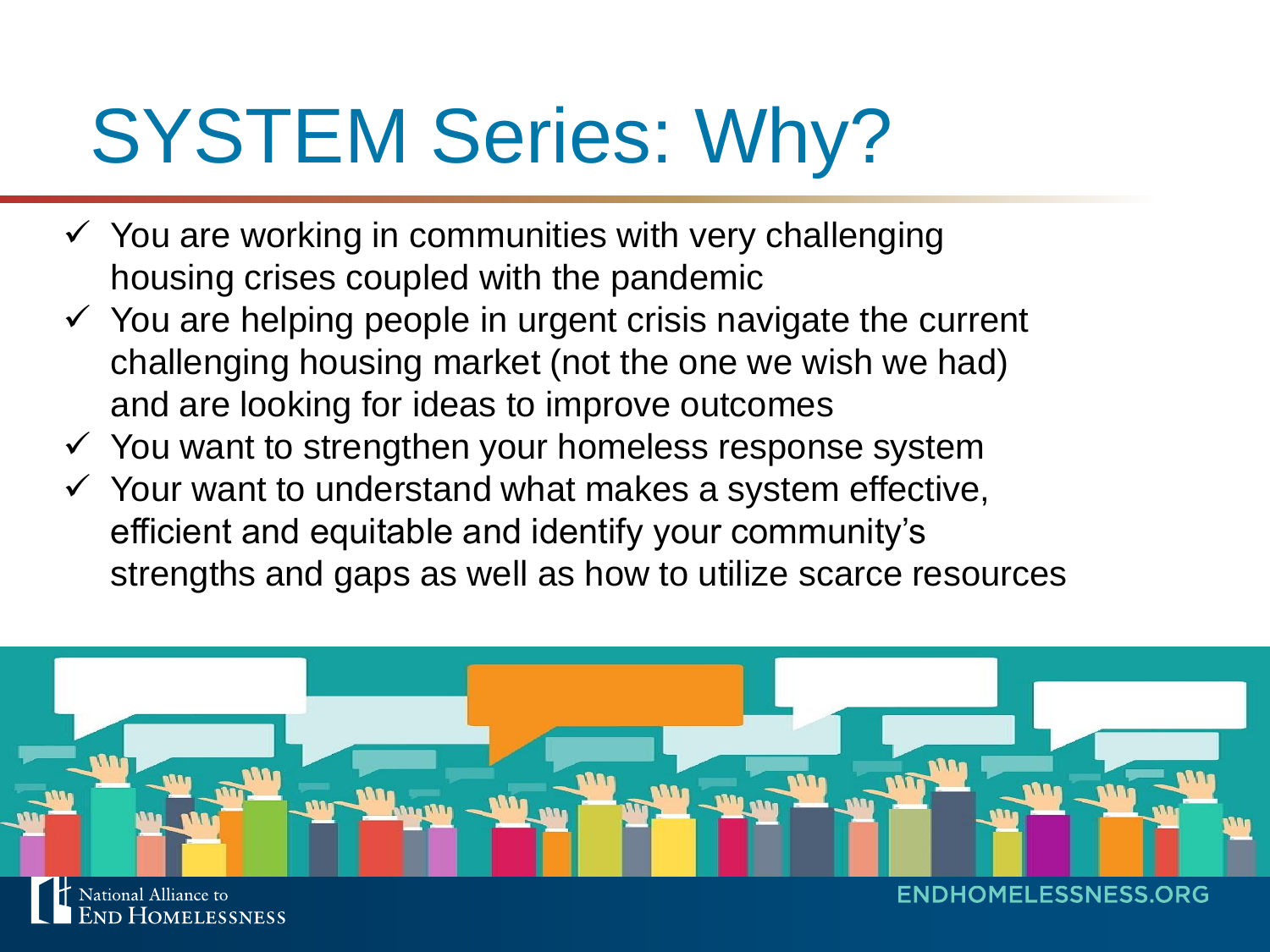#### **WHAT IS A HOMELESS RESPONSE SYSTEM THAT IS EFFECTIVE, EFFICIENT AND EQUITABLE?**

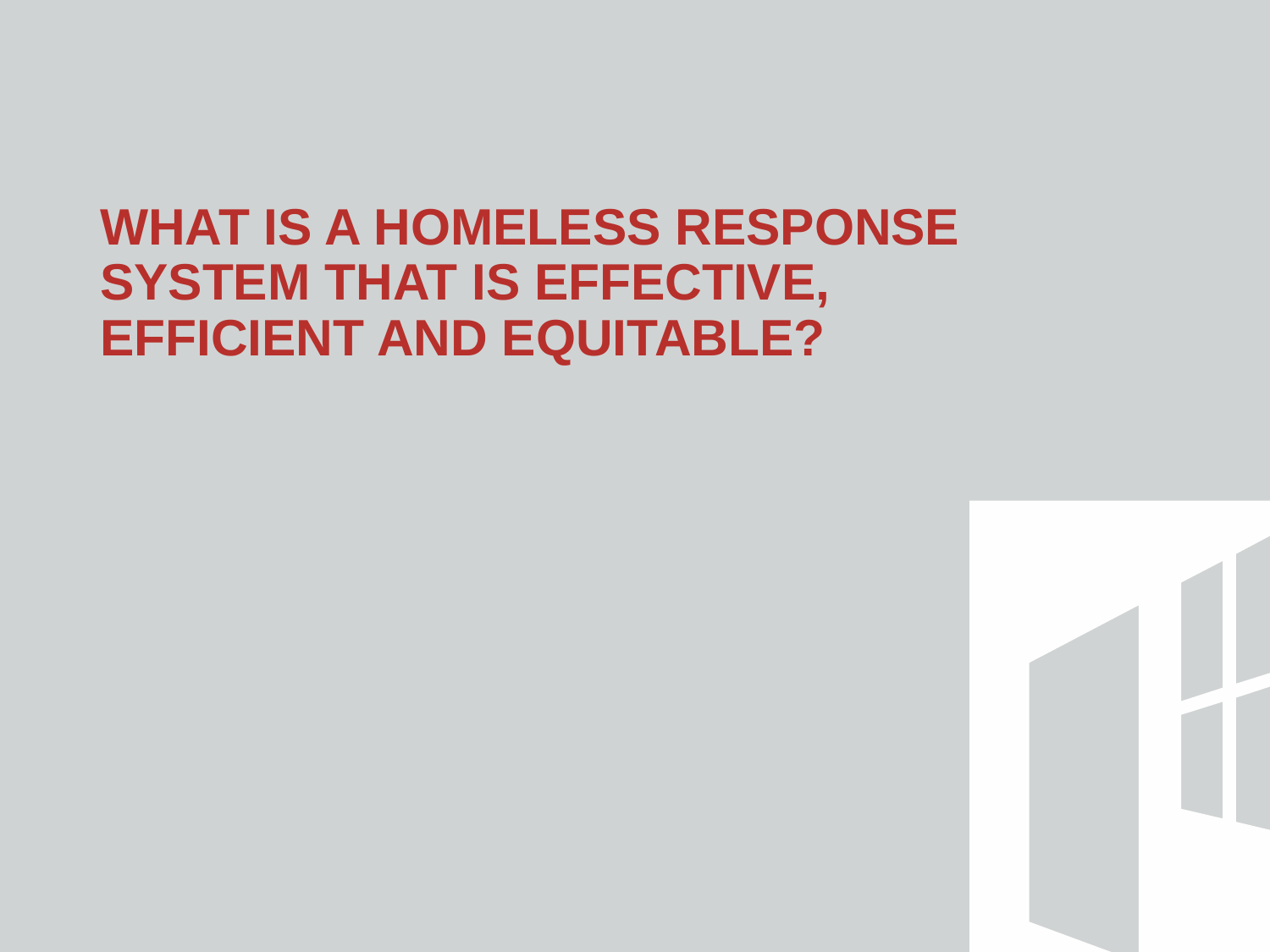Goal of a Homeless Response System that is Effective, Efficient, and Equitable:

## **House** people as quickly as possible

# **Divert** people from imminent homelessness whenever possible

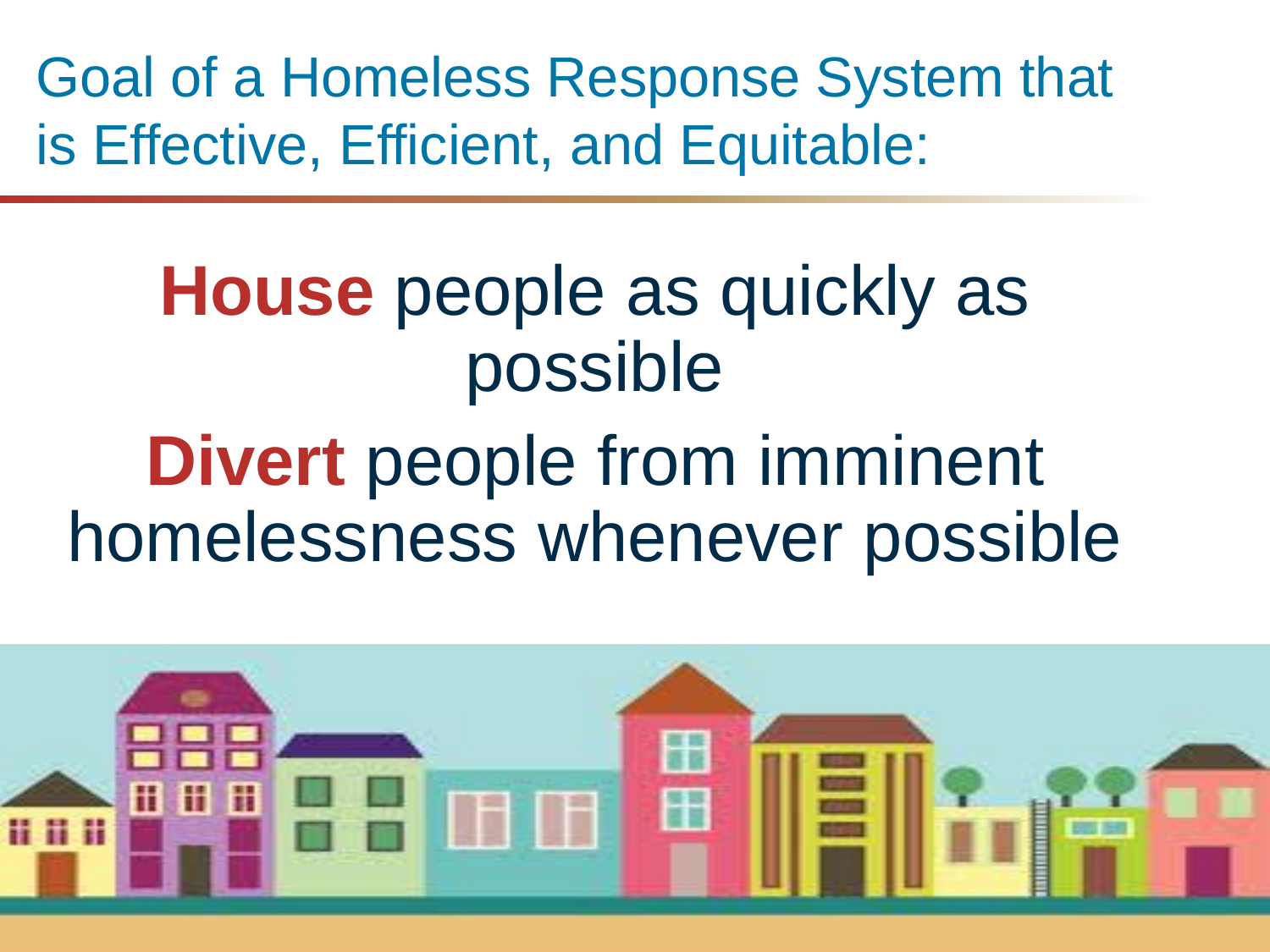## Homeless Response System: **APPROACH**

**Use an equitable systemic approach** to align interventions and resources across programs in a coordinated way around this common goal

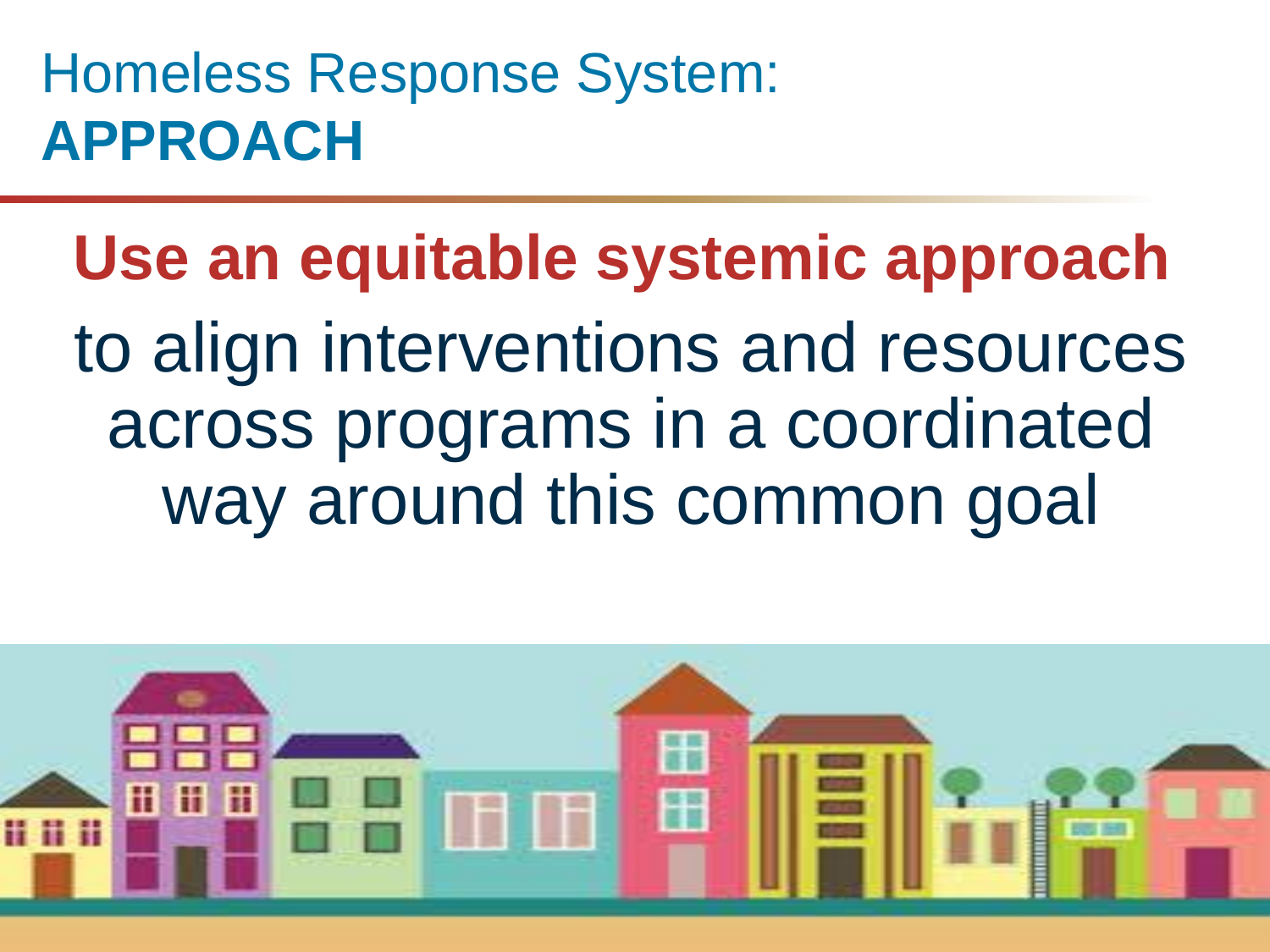## Homeless Response System: **ENDGAME**

### **Homelessness is rare, brief, and one-time**

- People in a housing crisis have access to immediate help, including a safe place to go
- People are not unsheltered
- People do not spend long periods of time homeless
- People exit homelessness quickly and do not quickly cycle back into homelessness

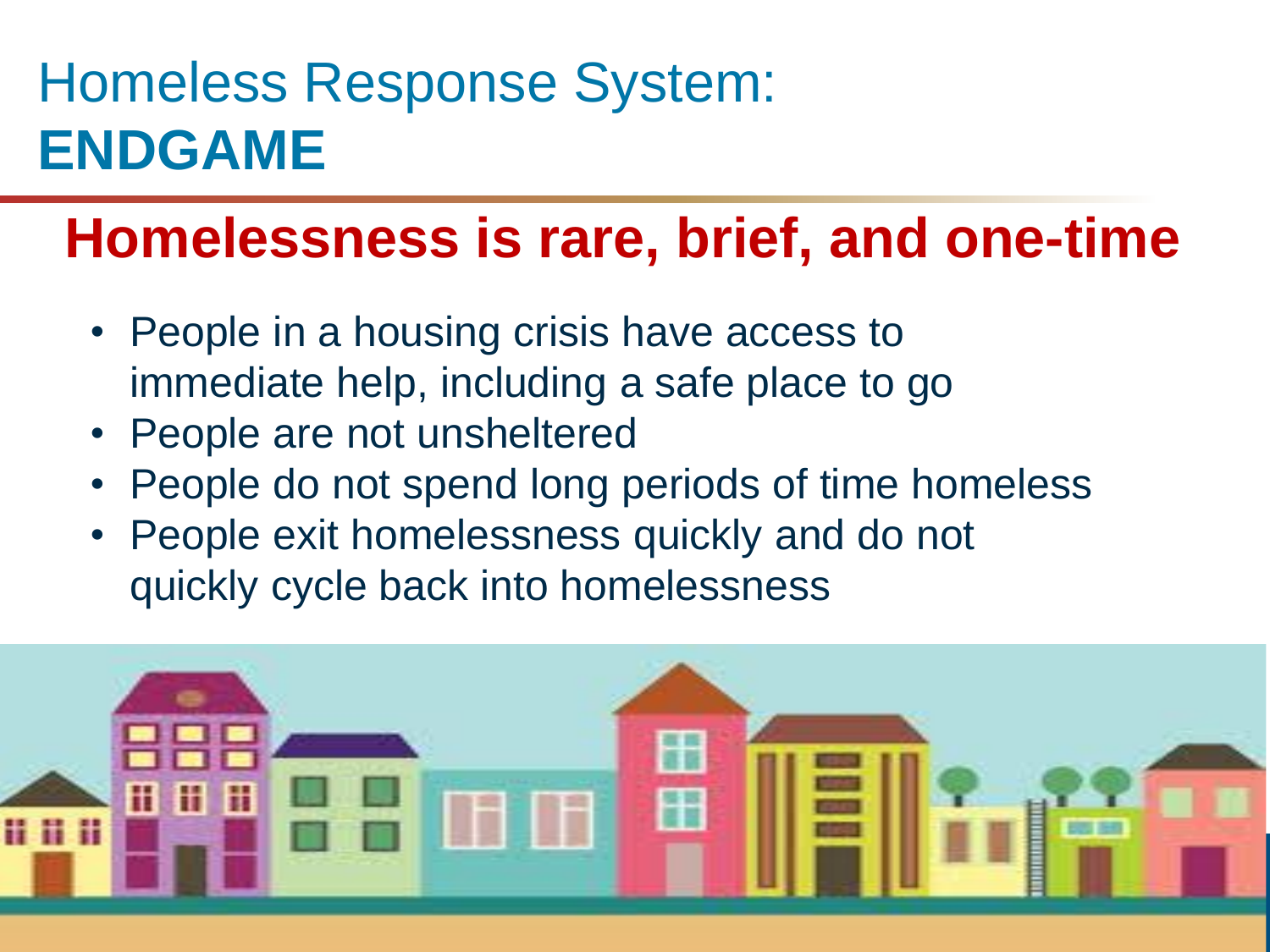## Homeless Response System: **ENDGAME**

## **Establish systemic performance measures**

- Reduce in-flow into homelessness
- Increase exits to permanent housing
- Decrease average length of homelessness
- Decrease returns to homelessness

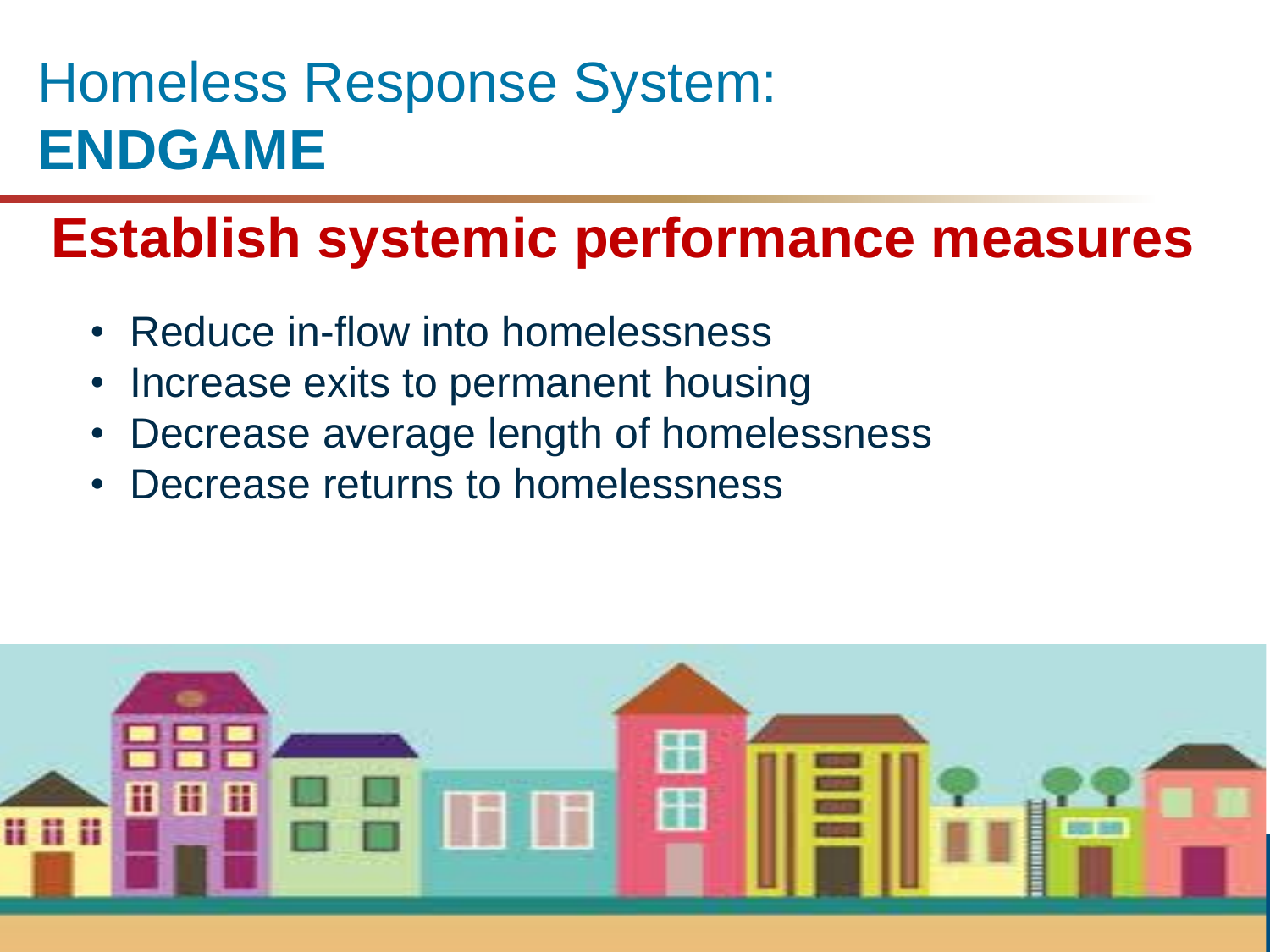## Homeless Response System: **PRACTICE**

## **Practice Standards Across all Programs**

- **Equity as the Foundation** to ensure that the homeless response system is a system where **all** who are served have a safe, stable home.
- **Housing First** approach across all interventions within the system
- **Diversion** from imminent homeless system when safe and appropriate
- **Rapid identification and engagement of people**  experiencing unsheltered homelessness to connect them to crisis services and housing assistance

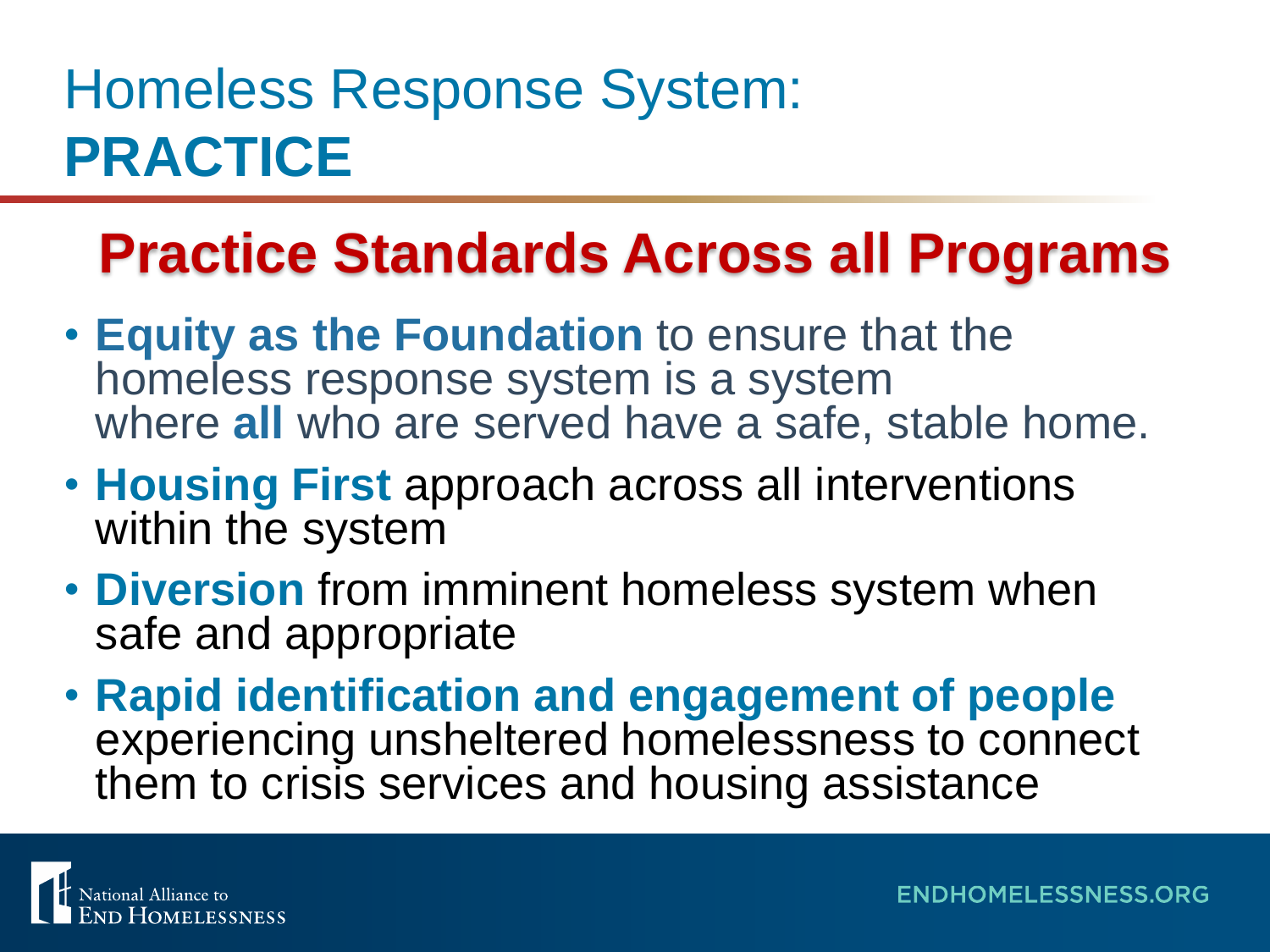## Homeless Response System: **PRACTICE**

## **Practice Standards Across all Programs**

- **Quick, accessible, low-barrier pathways to shelter** and other crisis services with **short stays**  in shelter
- **Rapid connection to permanent housing** for all sheltered and unsheltered people, *whether or not* they are matched to a housing resource through coordinated entry

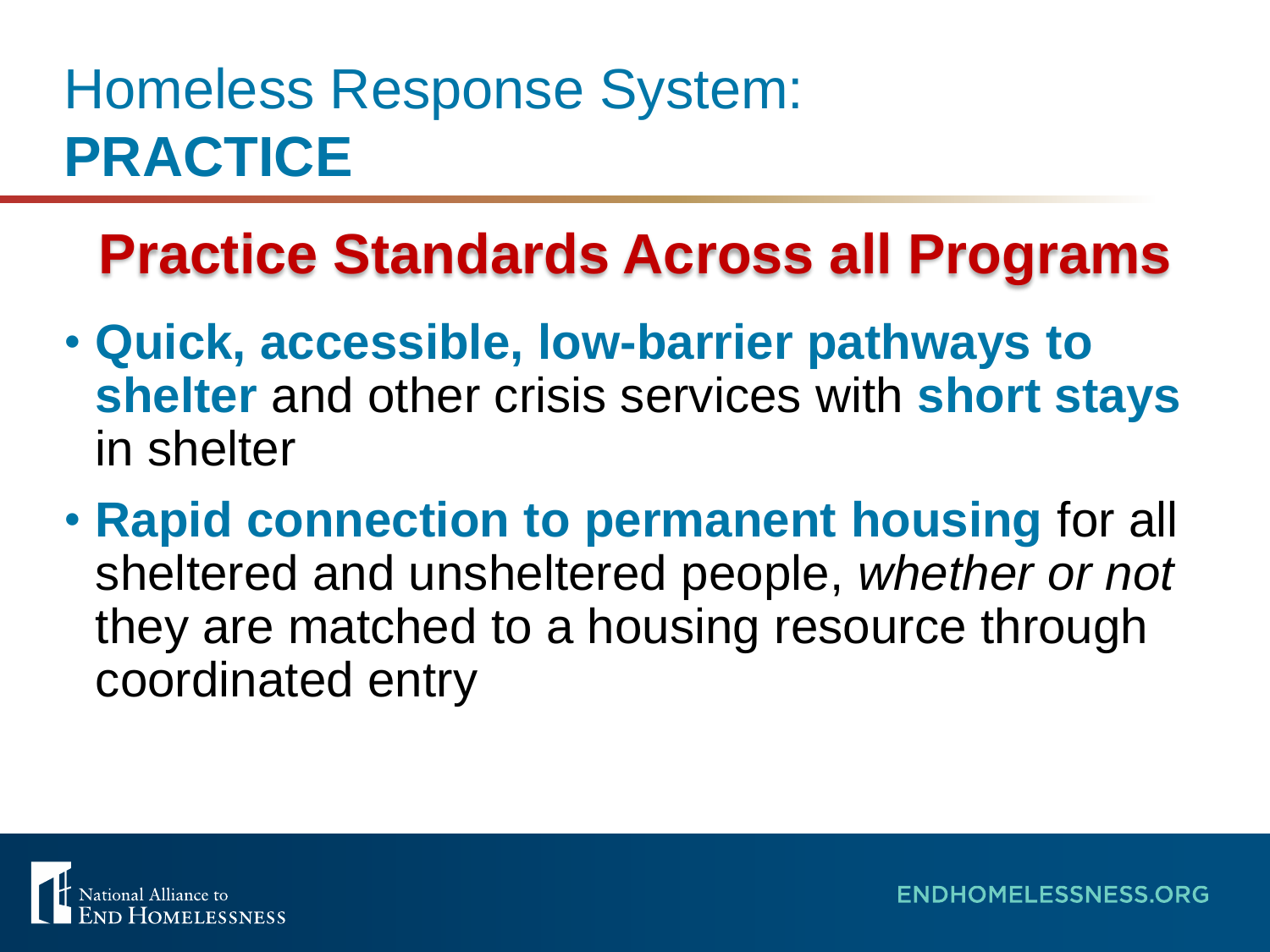## Homeless Response System that is Effective, Efficient, and Equitable Increase System Flow

#### **System Flow:**

An efficient and coordinated process that moves people from homelessness to housing as quickly as possible



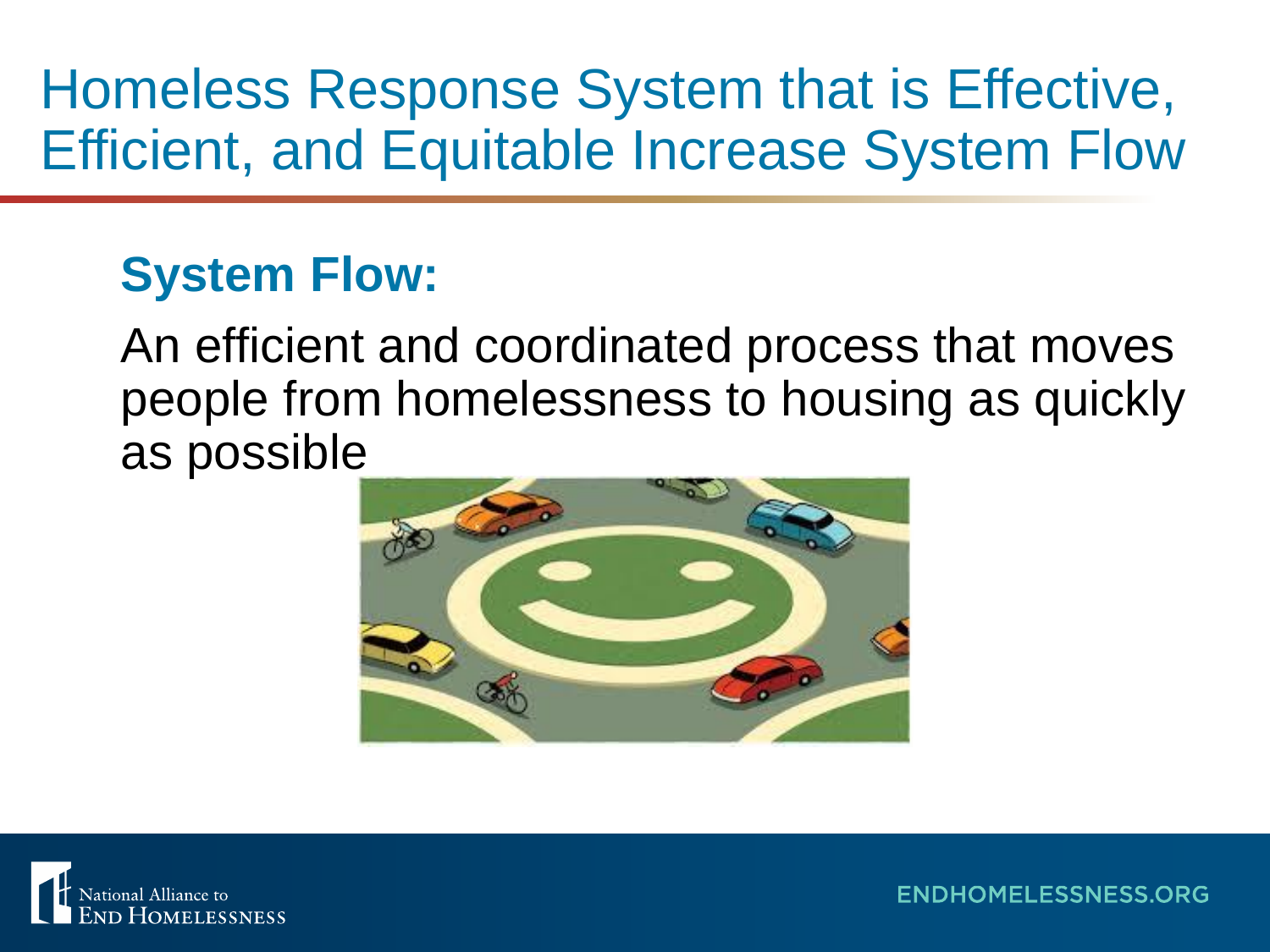## Poor System Flow: When Your System is **Stuck**

- Unchanging or increasing number of unsheltered people
- Waitlists for shelter
- Long lengths of stay in shelter (more than 30 days)
- High percentage of exits from shelters to homelessness
- Average length of homelessness is not decreasing
- In-flow into homelessness is steady or increasing
- Long waitlists for RRH and PSH (long CES wait list)
- Significant amount of people aren't getting any kind of assistance

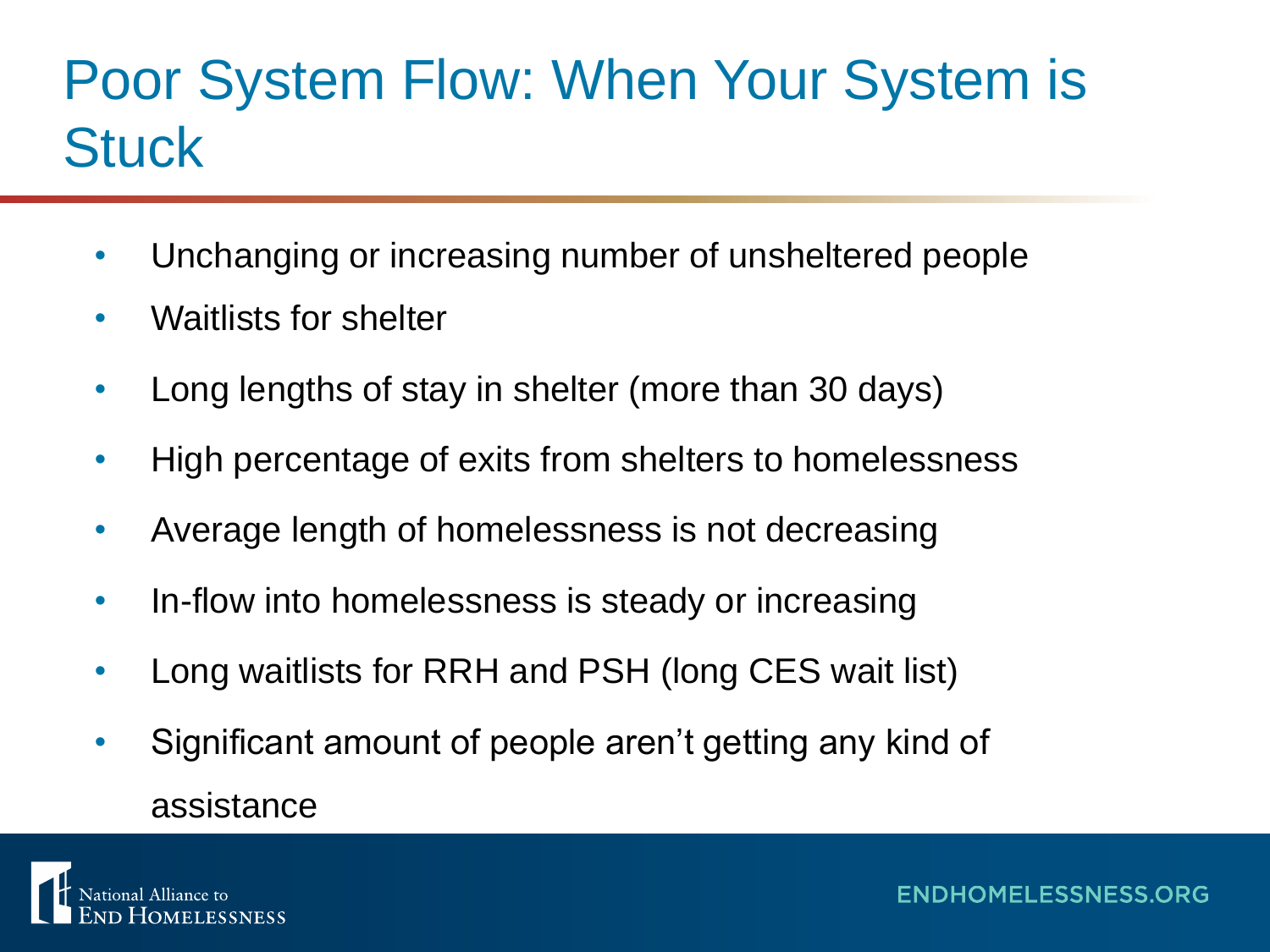## **Poll:** Does your community have the elements of an effective system?

- ✓ Yes!
- $\checkmark$  We are getting there slowly but surely.
- $\checkmark$  I have no idea.
- ✓ Not even close!
- $\checkmark$  What's a system again?

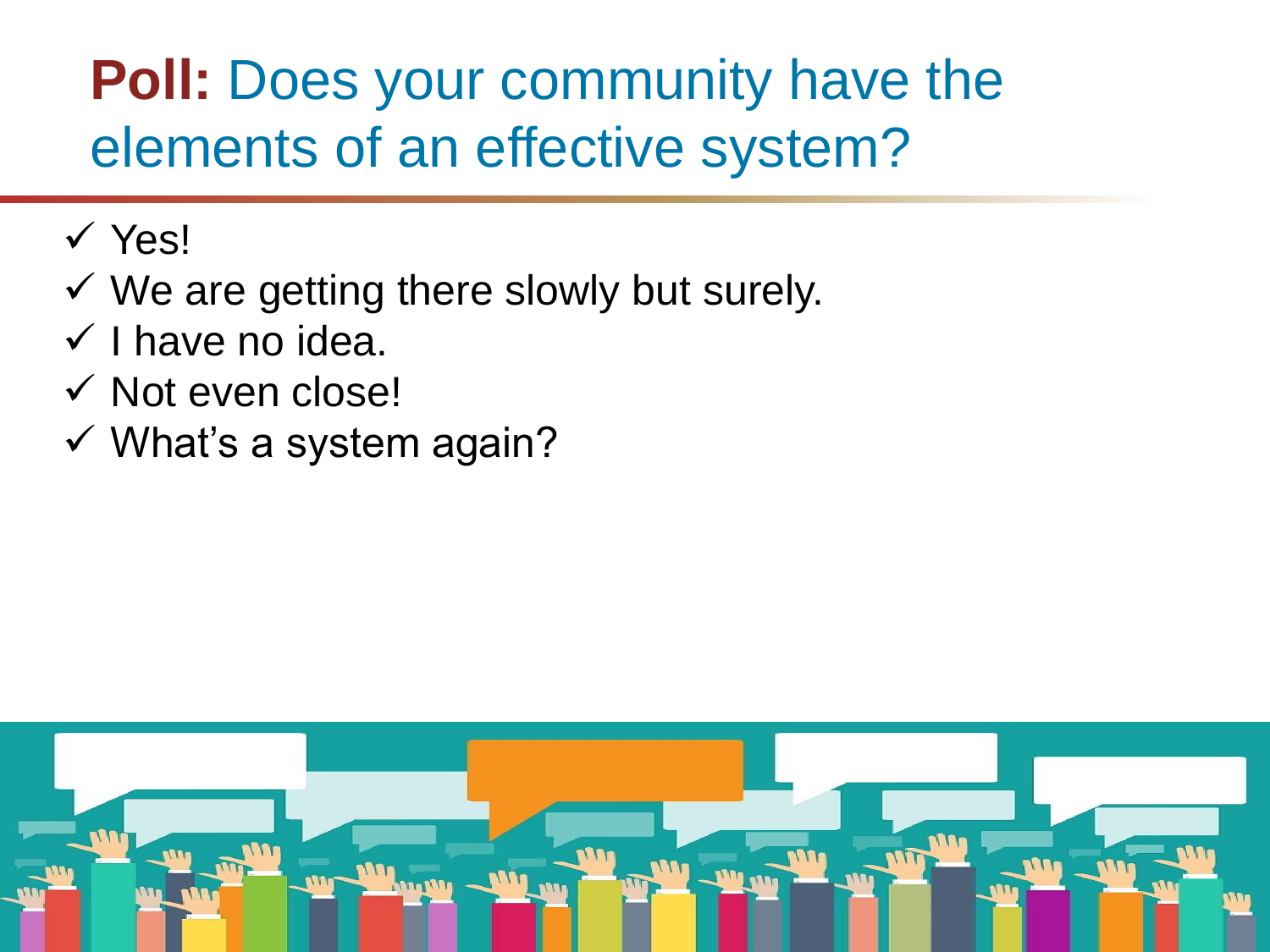#### **HOW TO BUILD A BETTER SYSTEM: REALLOCATE AND INVEST RESOURCES TO CREATE FLOW AND GET BETTER OUTCOMES**

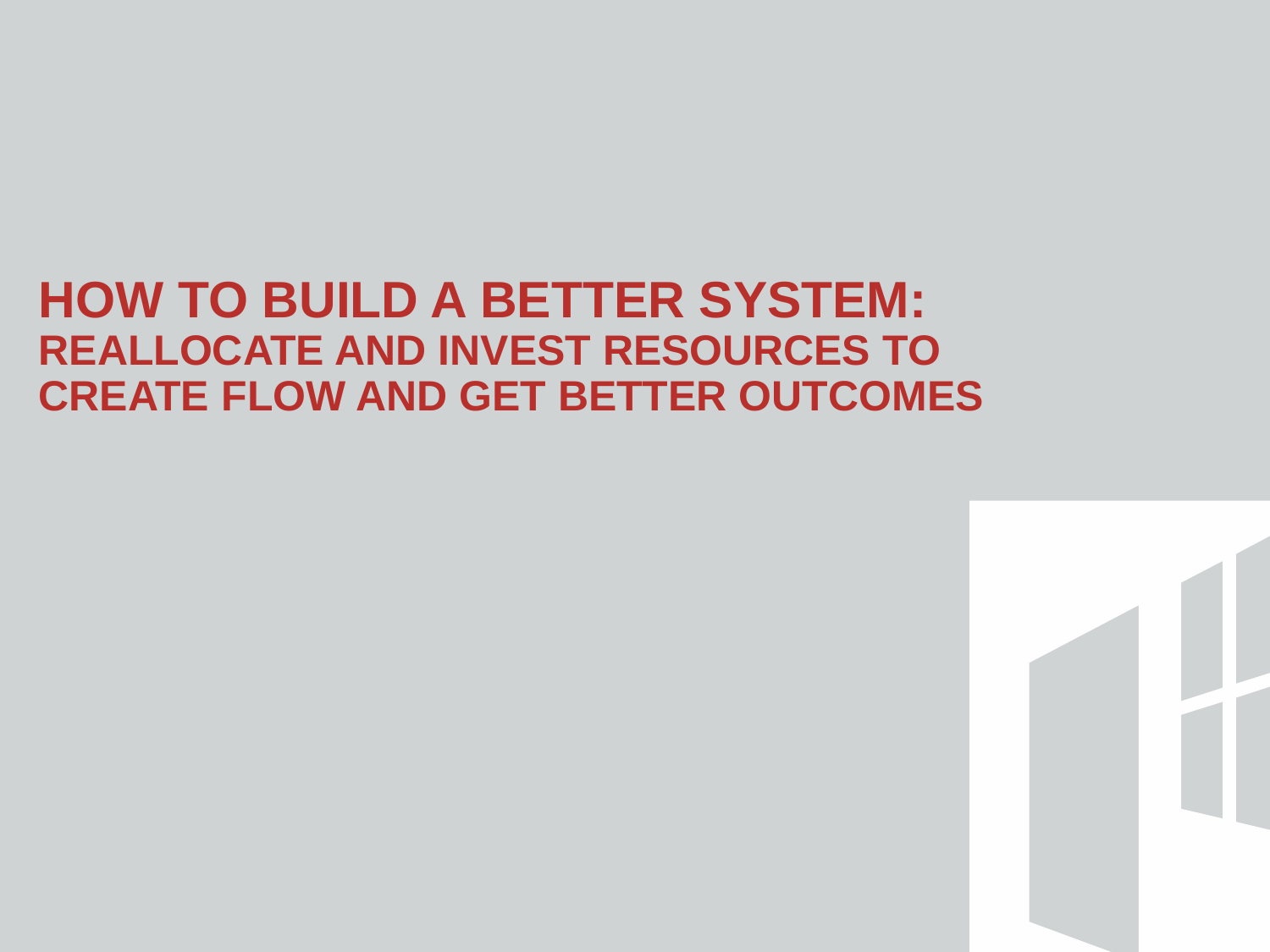## Right-Sizing Your System Invest Resources to Get Better Outcomes

- **Align all resources** to improve system outcomes
	- NOFO is one piece of this funding alignment
- **Reallocate** to improve system flow and outcomes
- **Build Capacity** (Intentionally)
	- Use your Data
	- What does the HIC tell you

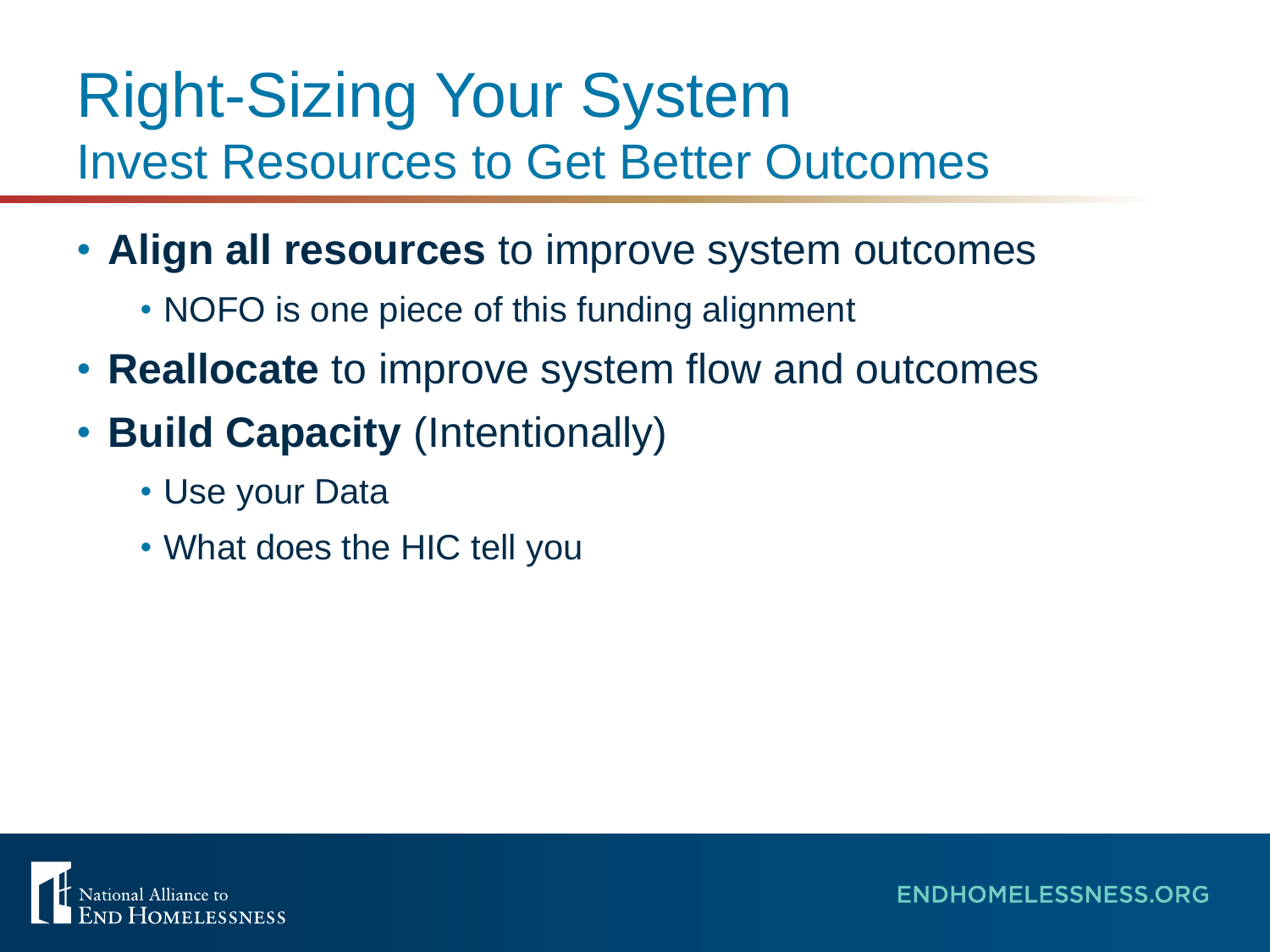## Right-Sizing Your System Invest Resources to Get Better Outcomes

- How is your local system performing?
- How are programs performing in relation to the system's goals?
- What does your data tell you about gaps in resources and where should you make investments?
- What specific problems do you want your dollars to solve?
- What are the most effective ways to achieve that goal *(it may not be what you think!)*
- What are the consequences *across the system* of one agency's funding decision?

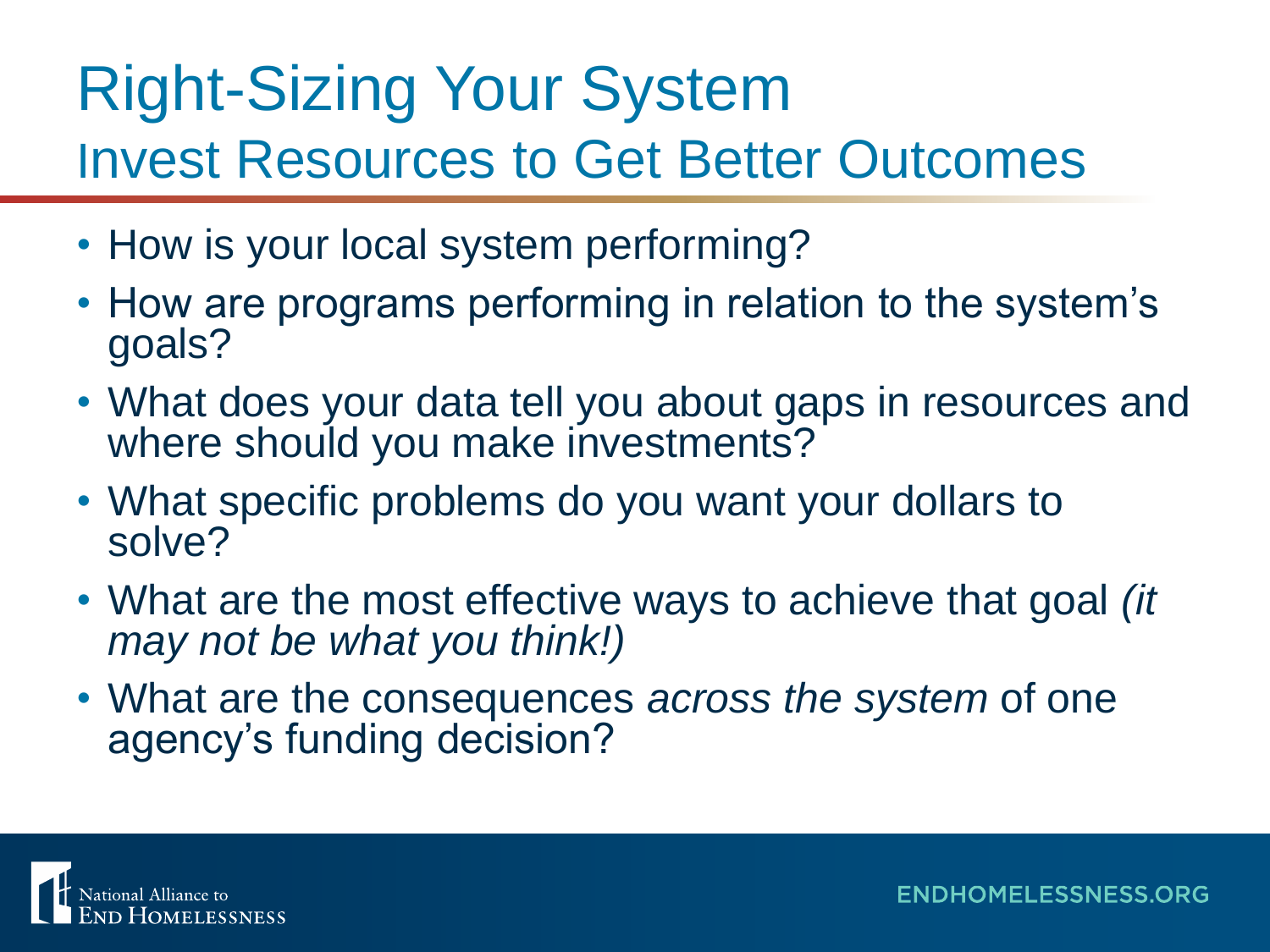## What would be the *systemwide and lasting*  impacts of that investment?

What are the possible results of that investment across the system?

- **Expanding diversion** frees up shelter capacity
- **Expanding shelter** results in more sheltered people
	- BUT, WITHOUT investments in housing exit strategies there will be no overall reduction in homelessness
- **Expanding RRH** expedites outflow from shelter and reduces strain on shelter capacity
	- Needs strong housing identification and housing stabilization
- **Expanding TH-RRH** adds temporary housing capacity and housing exit strategy
- **Expanding PSH** reduces portion of chronic population "stuck" in homelessness
	- There may be no discernable impact in later years without investments in addressing inflow into homelessness

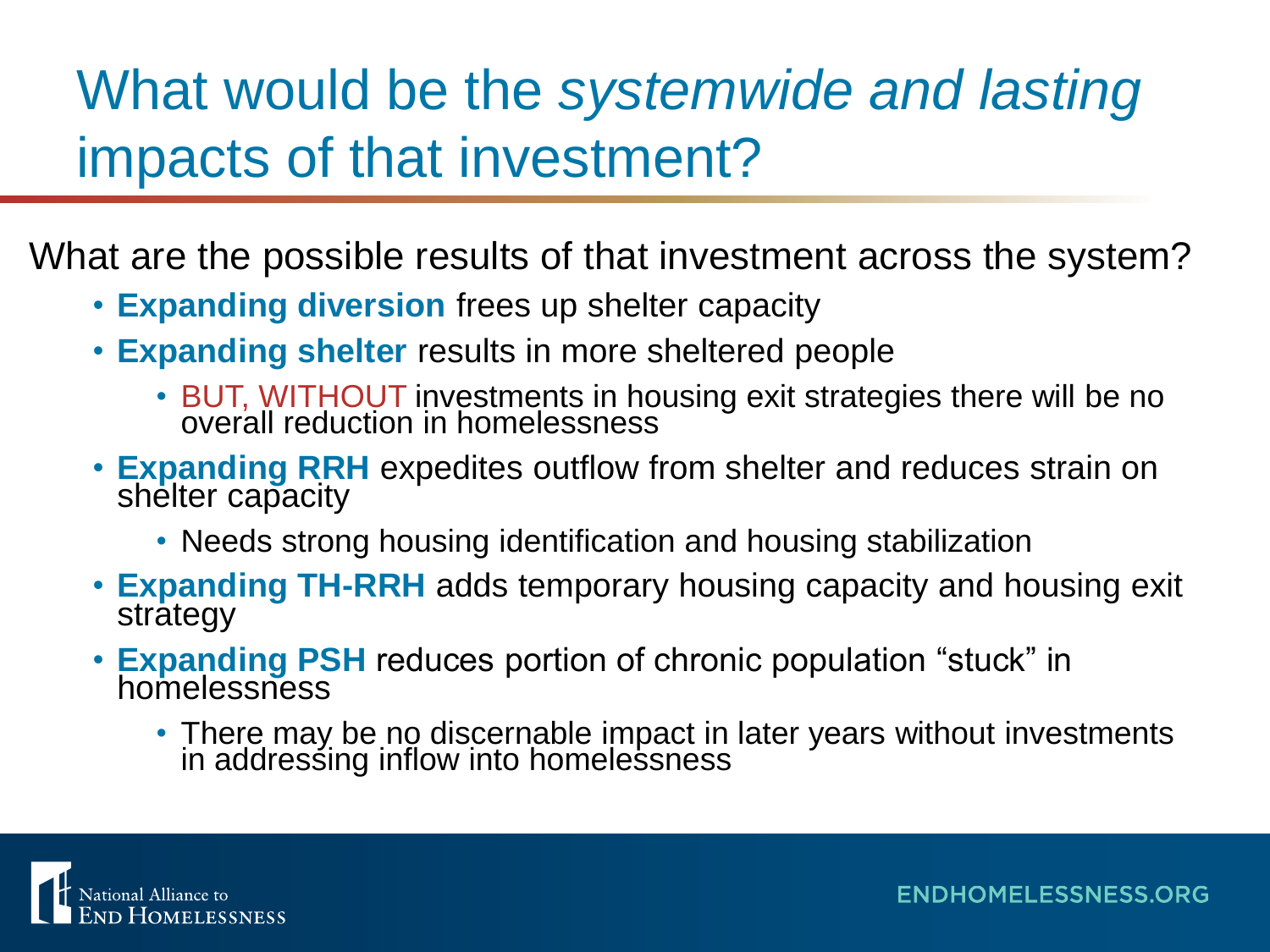## Consider How Current Resources Are Being Utilized …

• If you make investments without considering how it impacts the system...



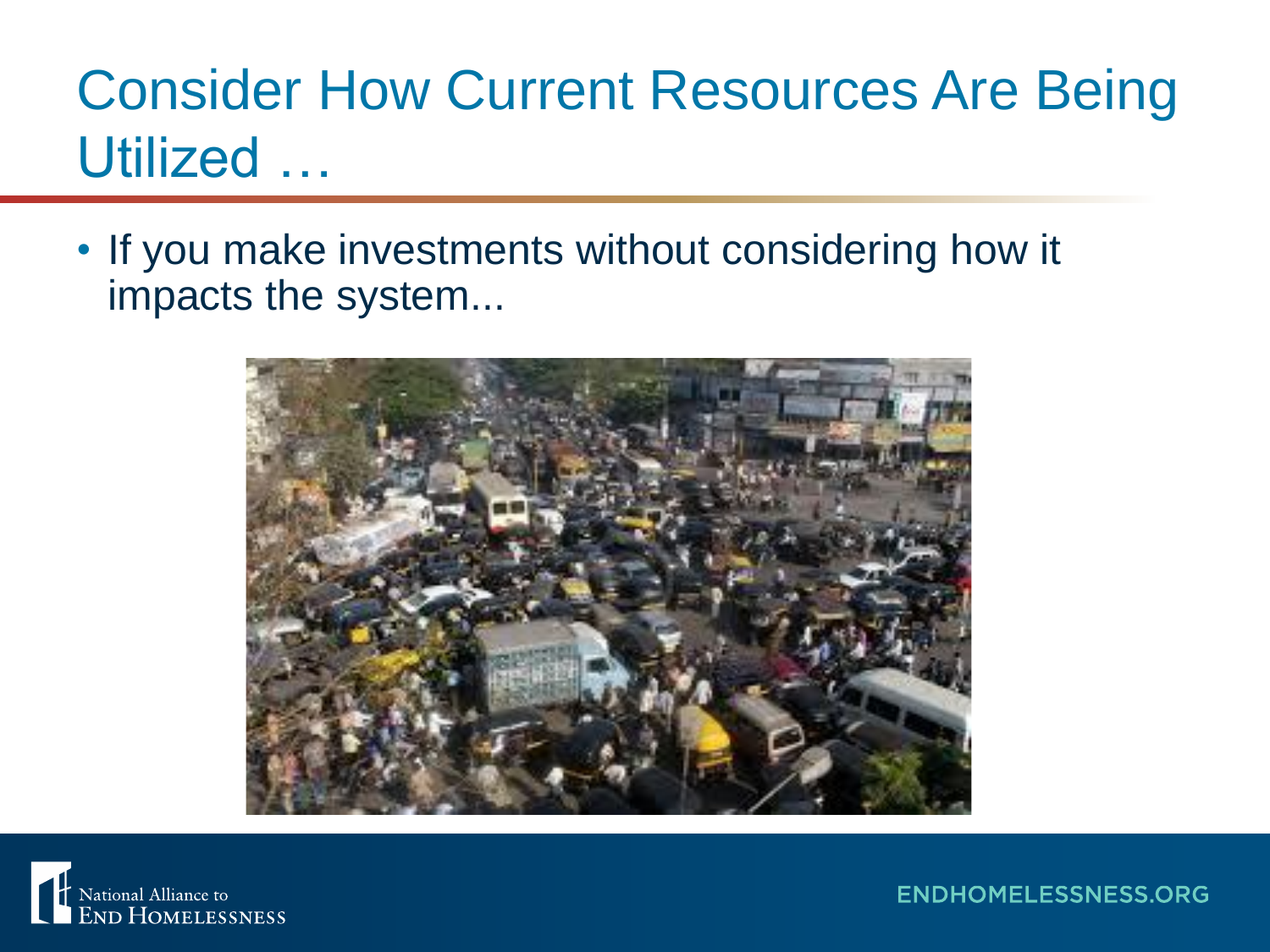## **PREPARING FOR THE NOFO**

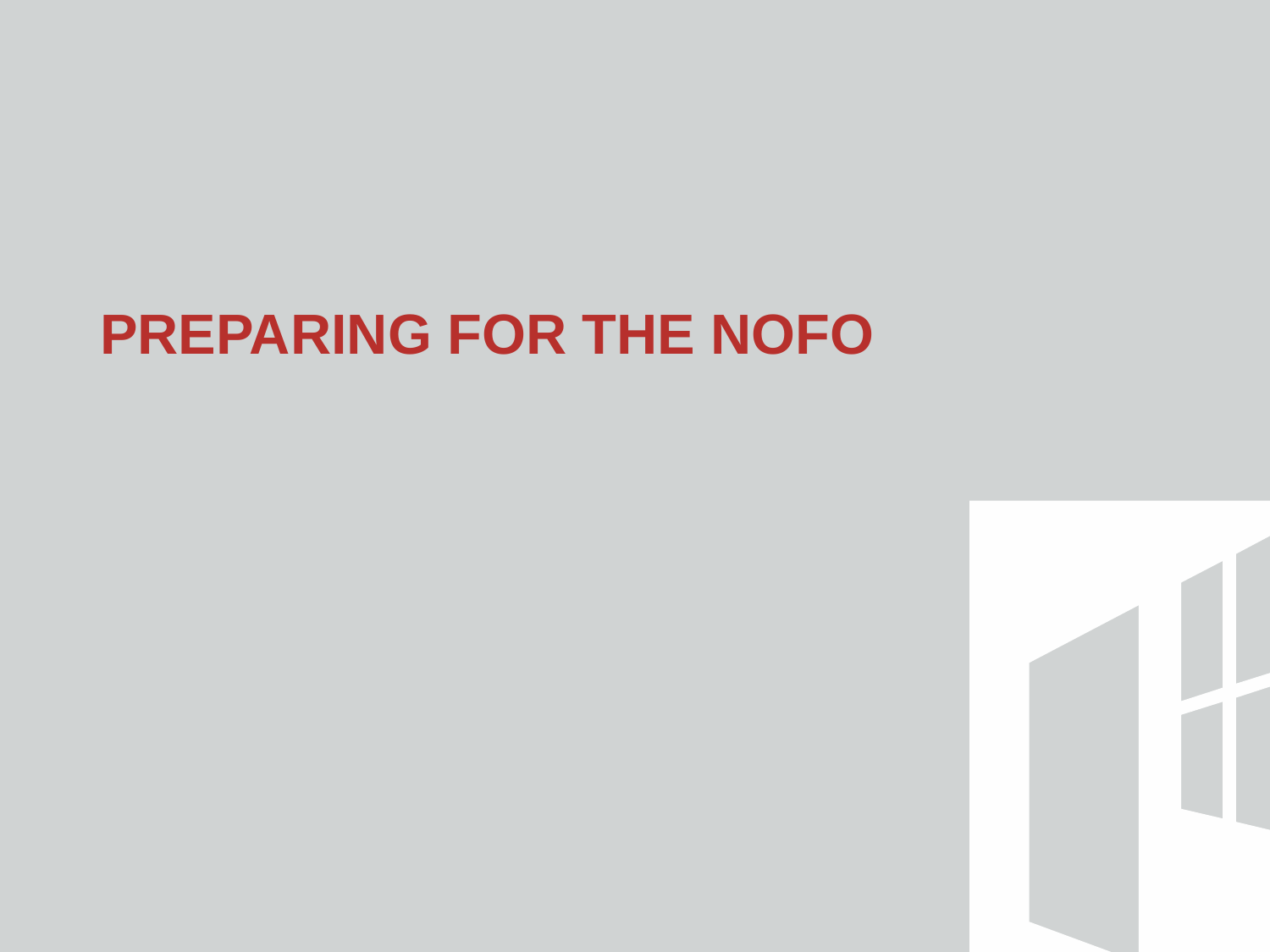## Preparation

Learn From the Past and Prepare for the Future

#### Review the 2021 CoC Application and your score debrief

- ❑ Make a list of activities that the CoC stated it would accomplish and collect data/information from stakeholders on progress towards stated goals.
- ❑ Identify areas where you didn't achieve the maximum number of points in the 2021 application.
- ❑ Prioritize and plan to address these areas



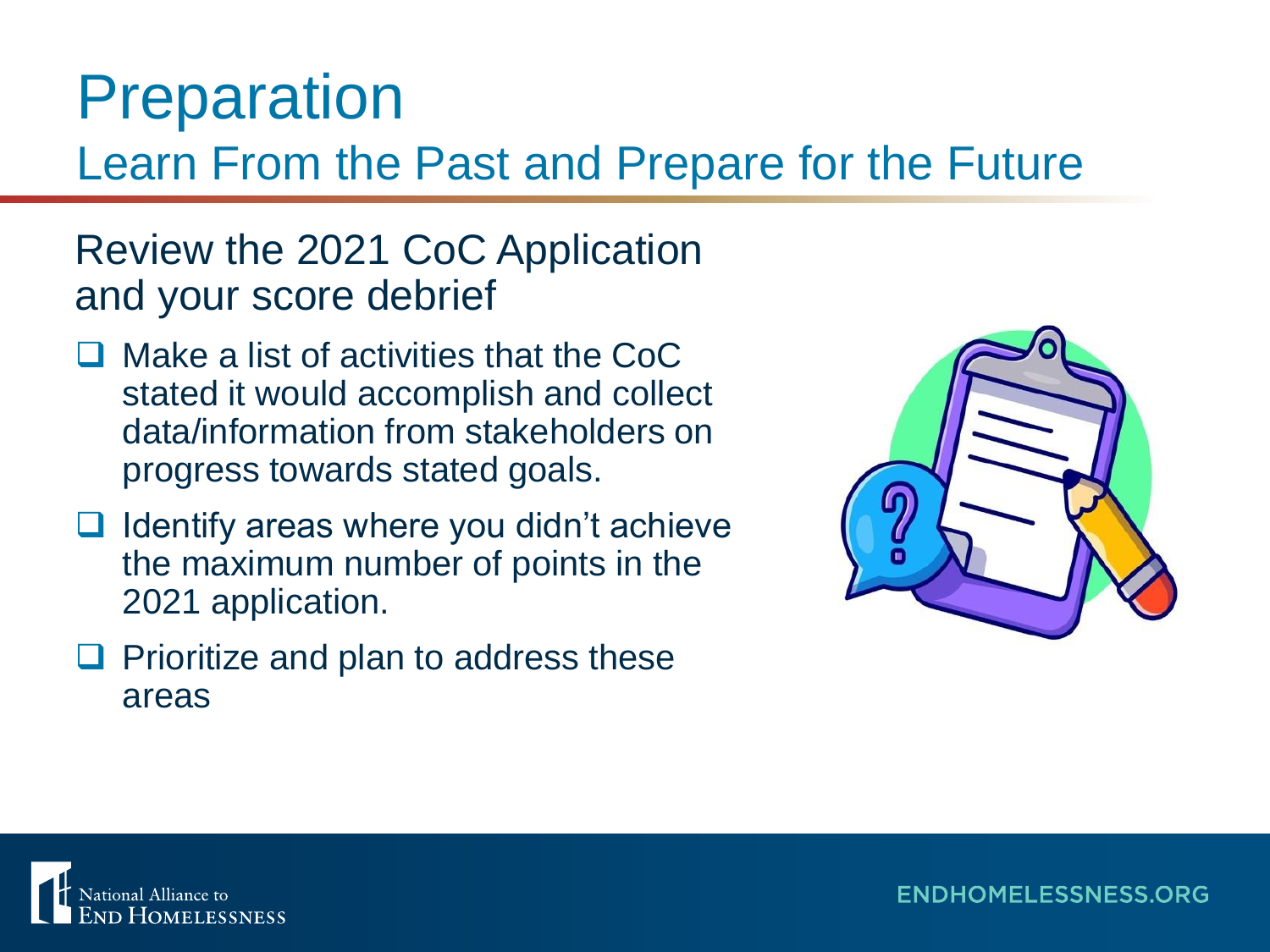## Preparation

#### Learn From the Past and Prepare for the Future

#### Develop a Plan

- ❑ Meet with local providers to prepare them for any plans and/or changes.
- □ Update your Review and Ranking Tool (based on scoring and HUD priorities) and establish your Review & Ranking Committee and explain the tool to prepare them for their responsibility.
	- ❑ Ensure the committee is a diverse group that represents your community including persons with lived expertise.
- ❑ Ensure that your request for proposals is aligned not only with HUD priorities but are aligned with specific needs for your community.
- ❑ Be purposeful and specific in request for proposal (for both reallocated and new projects)
	- ❑ Ensure that you provide guidance on addressing racial disparities

Just because it's an eligible activity doesn't mean it's a priority for your community

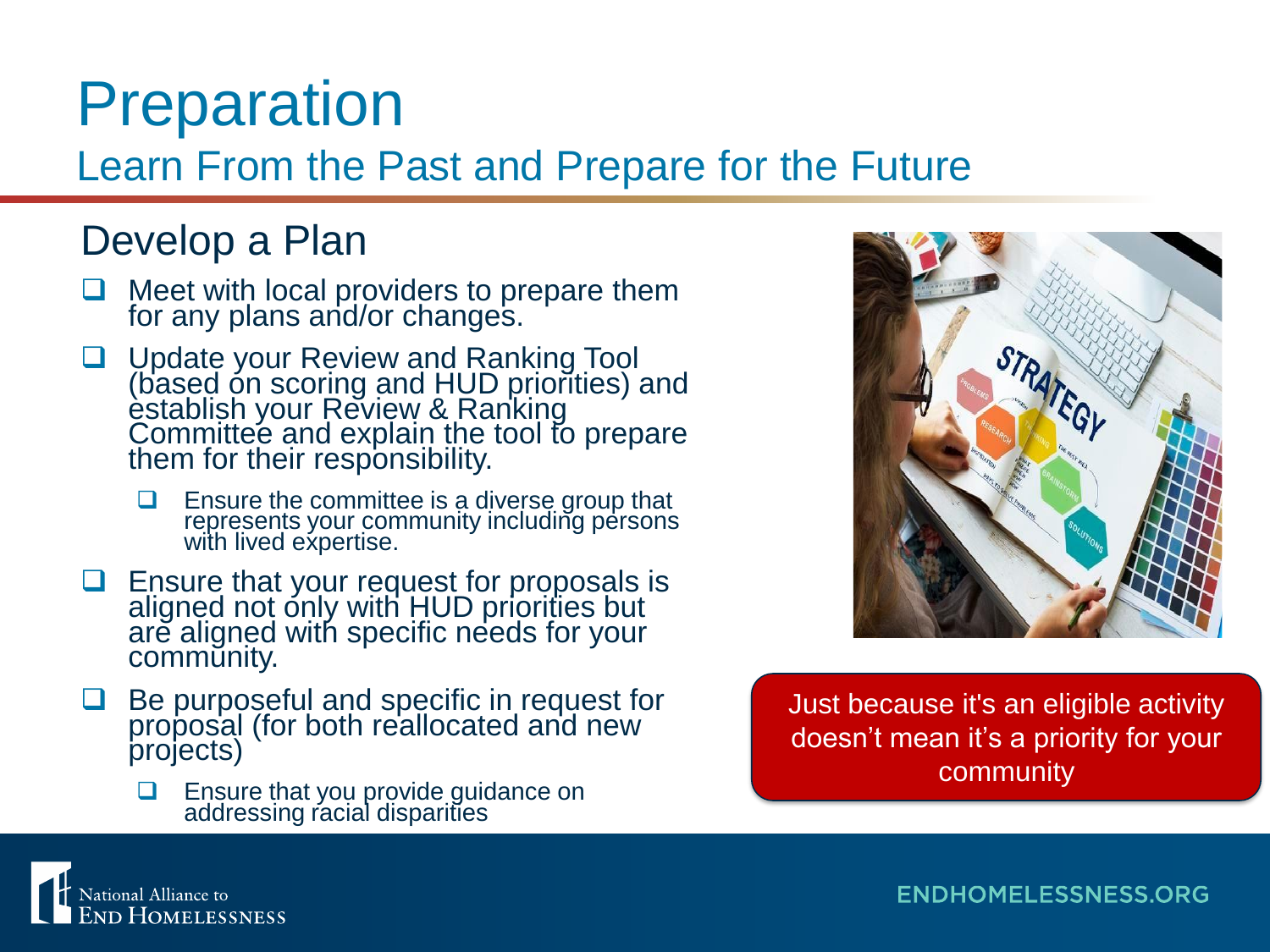### **Preparation**

Learn From the Past and Prepare for the Future



Begin Reviewing Renewal Projects and Consider **Reallocation** 

Which projects…

❑Are there projects that are underutilized or under performing?

❑Have significant impact on improving system measures?

- ❑Align with furthering work on decreasing racial disparity?
- ■Underspent or are not at capacity?
- ❑Don't meet performance benchmarks or improve system outcomes?

What are the costs per permanent housing exit for each project?

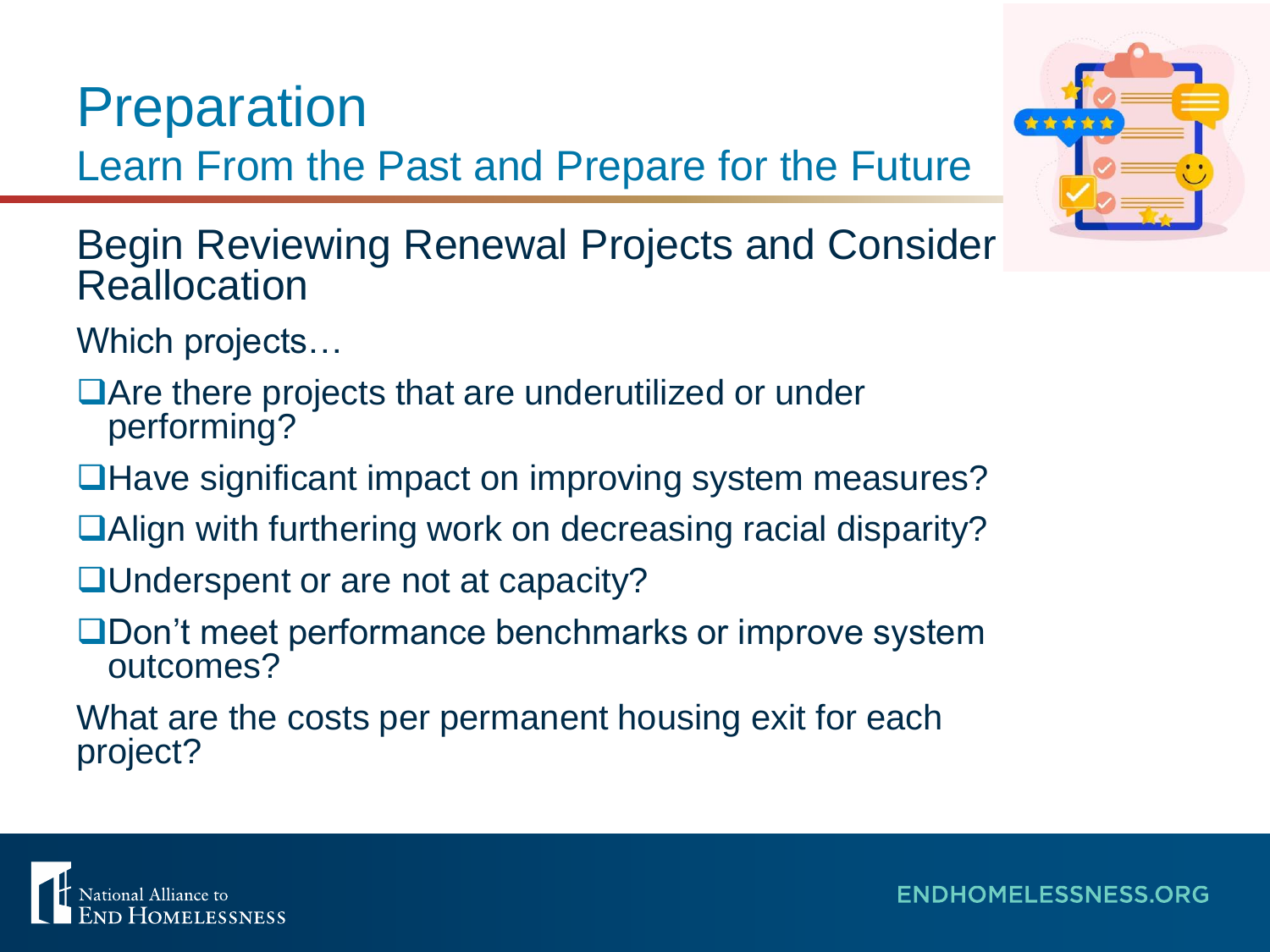#### **BE STRATEGIC: START WITH THE END IN MIND IN CHOOSING NEW OR REALLOCATED PROJECTS**

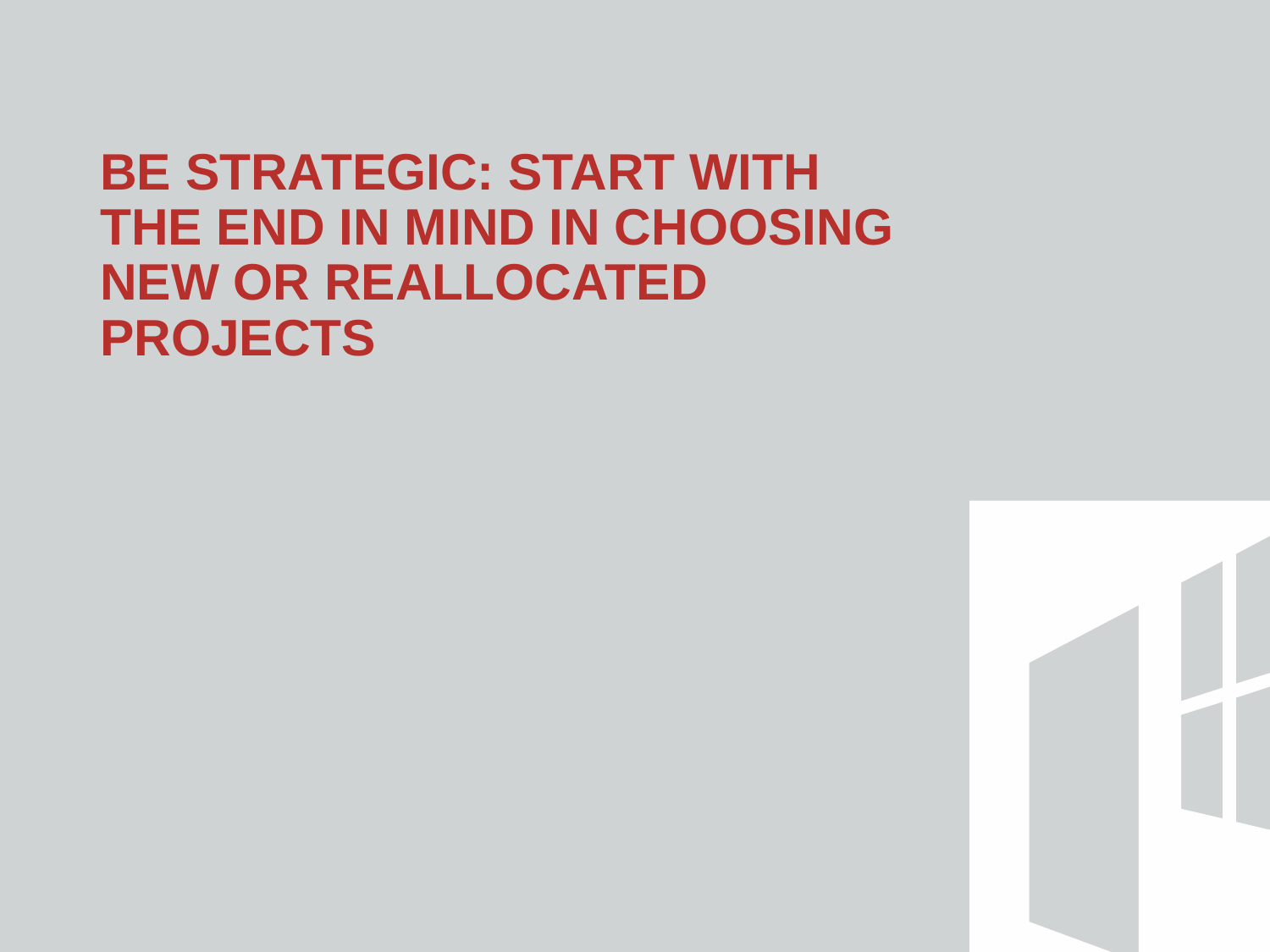Be Strategic - Start with the END in Mind Values and Strategic Goals to Guide You

- 1. Reduce the number of people experiencing literal homeless with a focus on unsheltered homelessness.
- 2. Create solid partnerships between CoCs, PHAs, Housing Providers, Health Care Providers, including Mental Health Providers (Medicaid)
- 3. Reduce racial disproportionality and disparities.
- 4. Help people with the highest needs.
- 5. Act with urgency, and with care



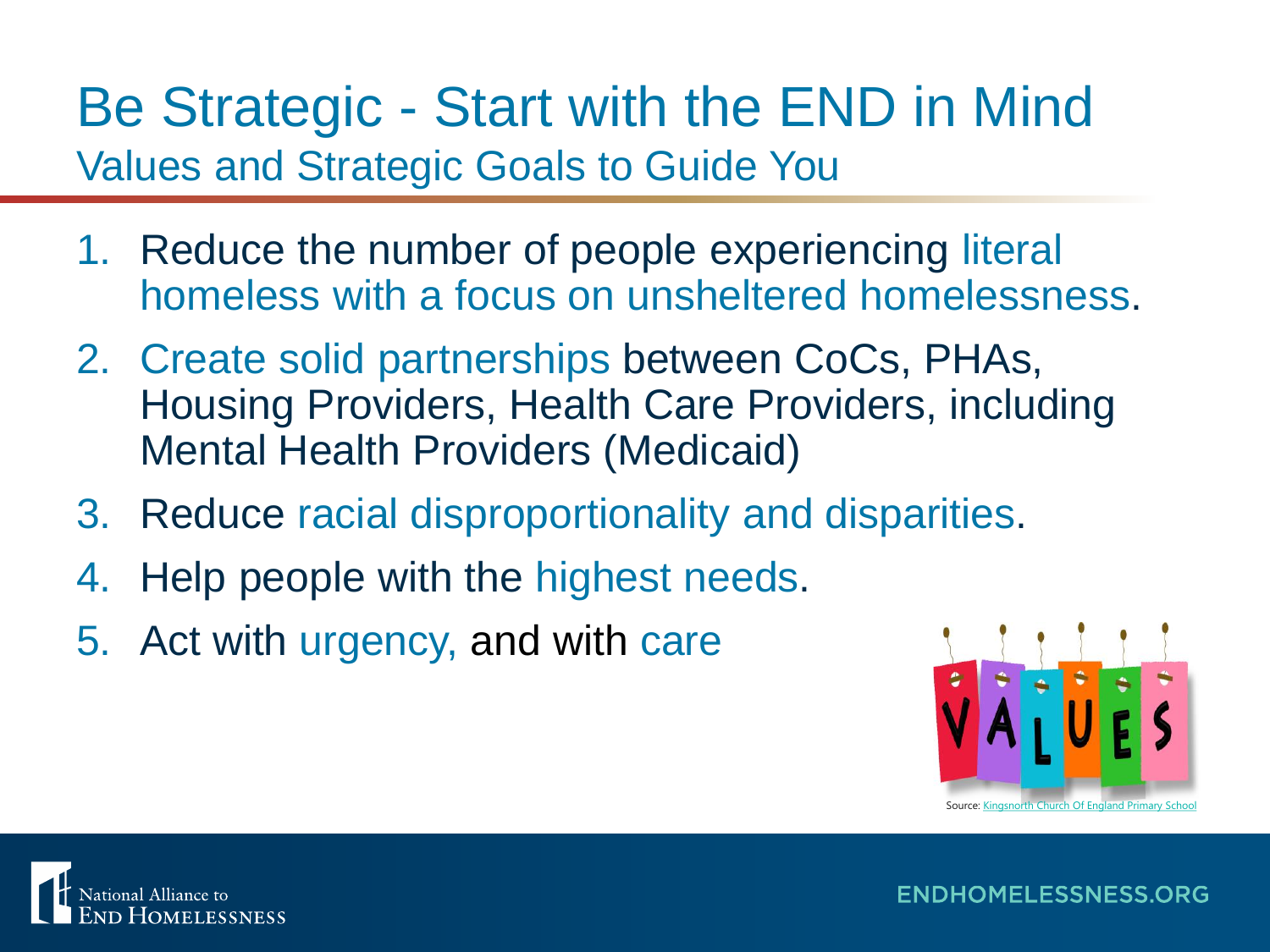## Be Strategic - Start with the END in Mind

- Review your PIT and HIC
	- Where are there gaps?
	- What projects do you need to fill those gaps
- Review your system performance measures over the past several years.
	- Are there any trends
	- Have funded project had an impact on those trends
	- What specific project types do you need to improve trends (ex. More RRH to decrease LOS and increase moves to PH)

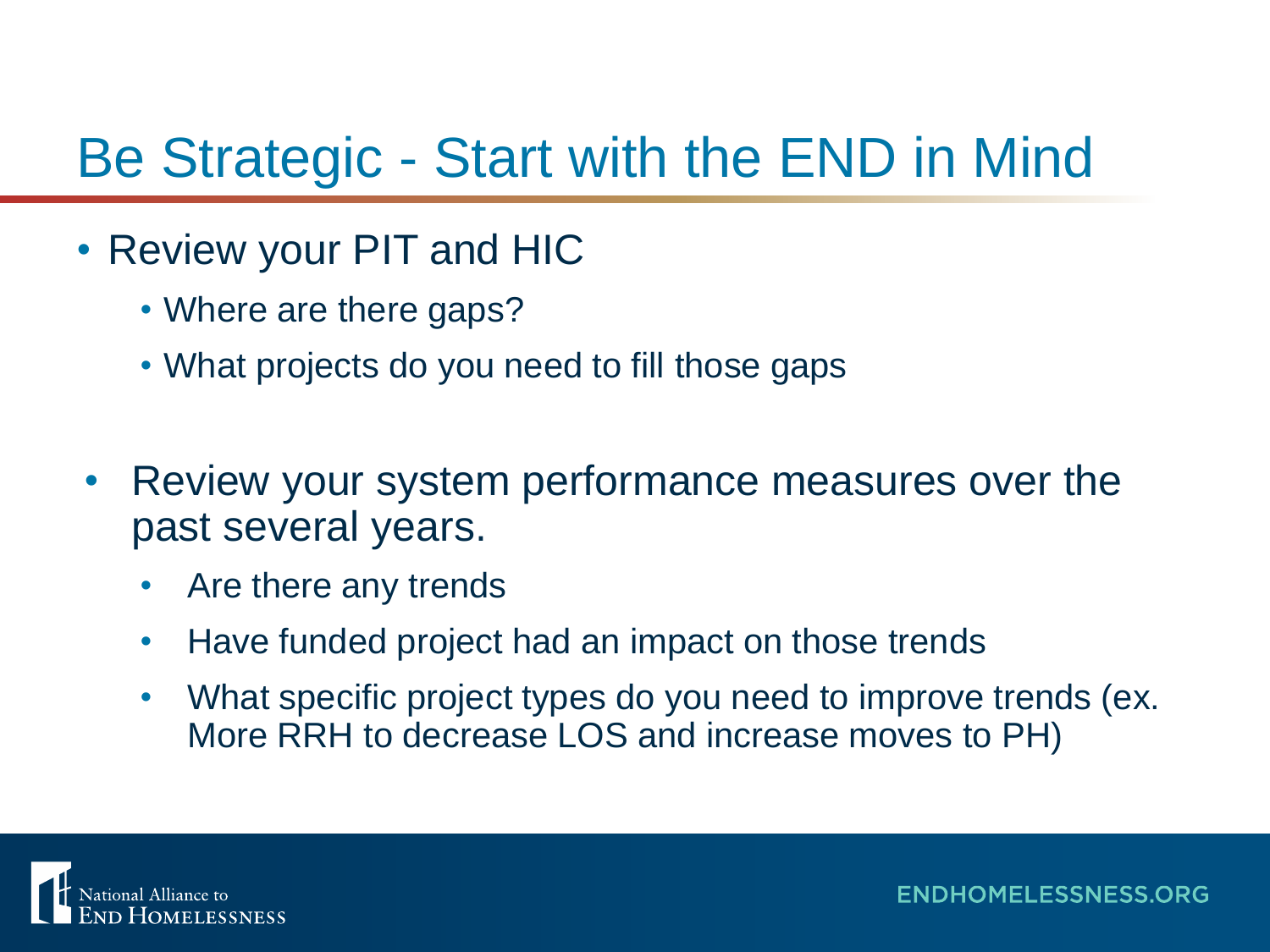Be Strategic - Start with the End in Mind Ranking and Review Criteria Considerations

## **Use Objective Criteria to Review & Rank Projects**

- ❑Does the project address your strategic goals and priorities?
- ❑Will the project support improvement in more than one system performance measure?
- ❑Do PH projects leverage non- CoC funded partners and housing subsidies?
- ❑Do projects leverage healthcare and other mainstream resources for participants?



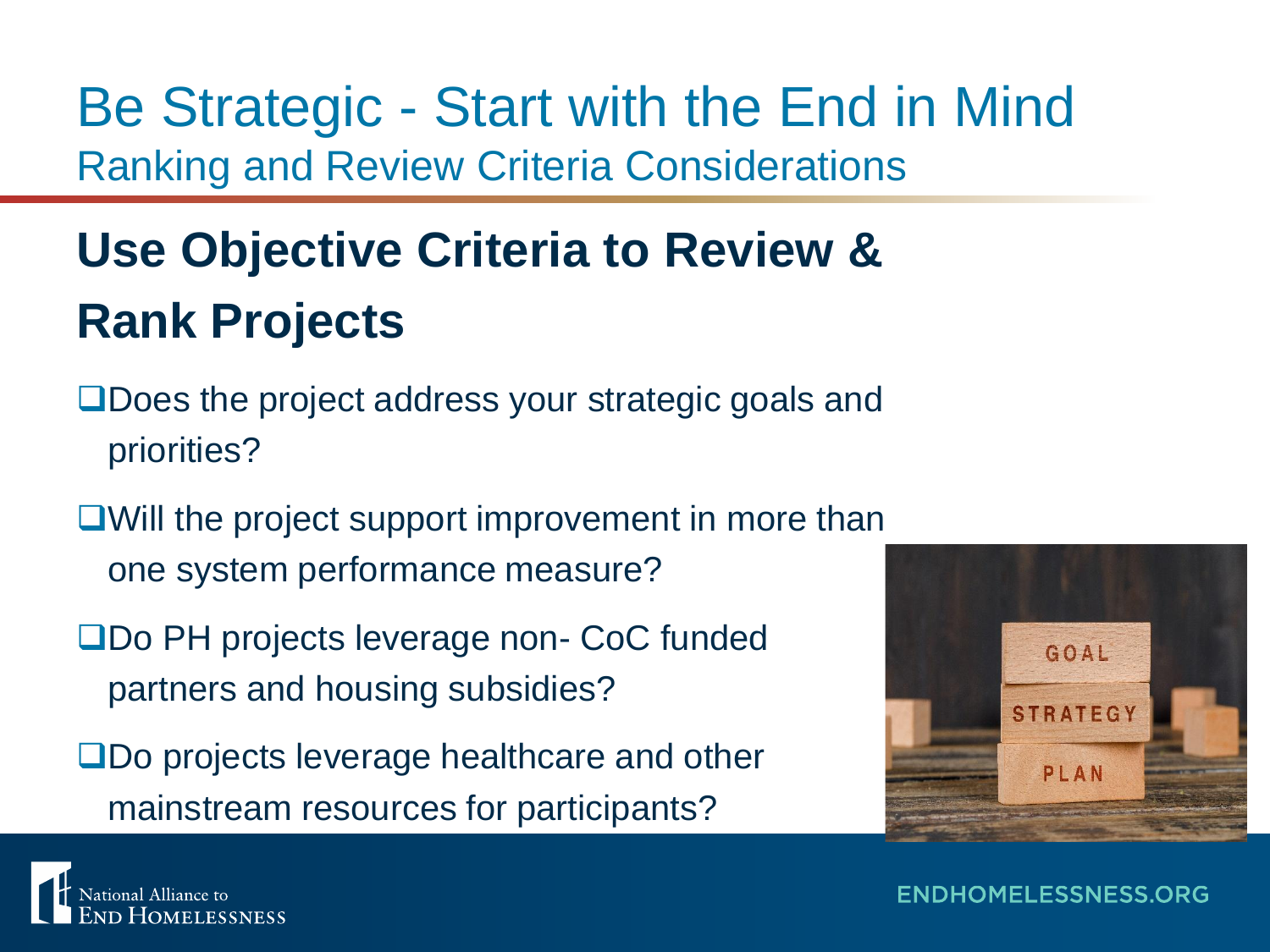#### Be Strategic - Start with the End in Mind Make Sure your Projects Increase System Flow

### System Flow:

An efficient, coordinated and equitable process that moves people from homelessness to housing as quickly as possible.



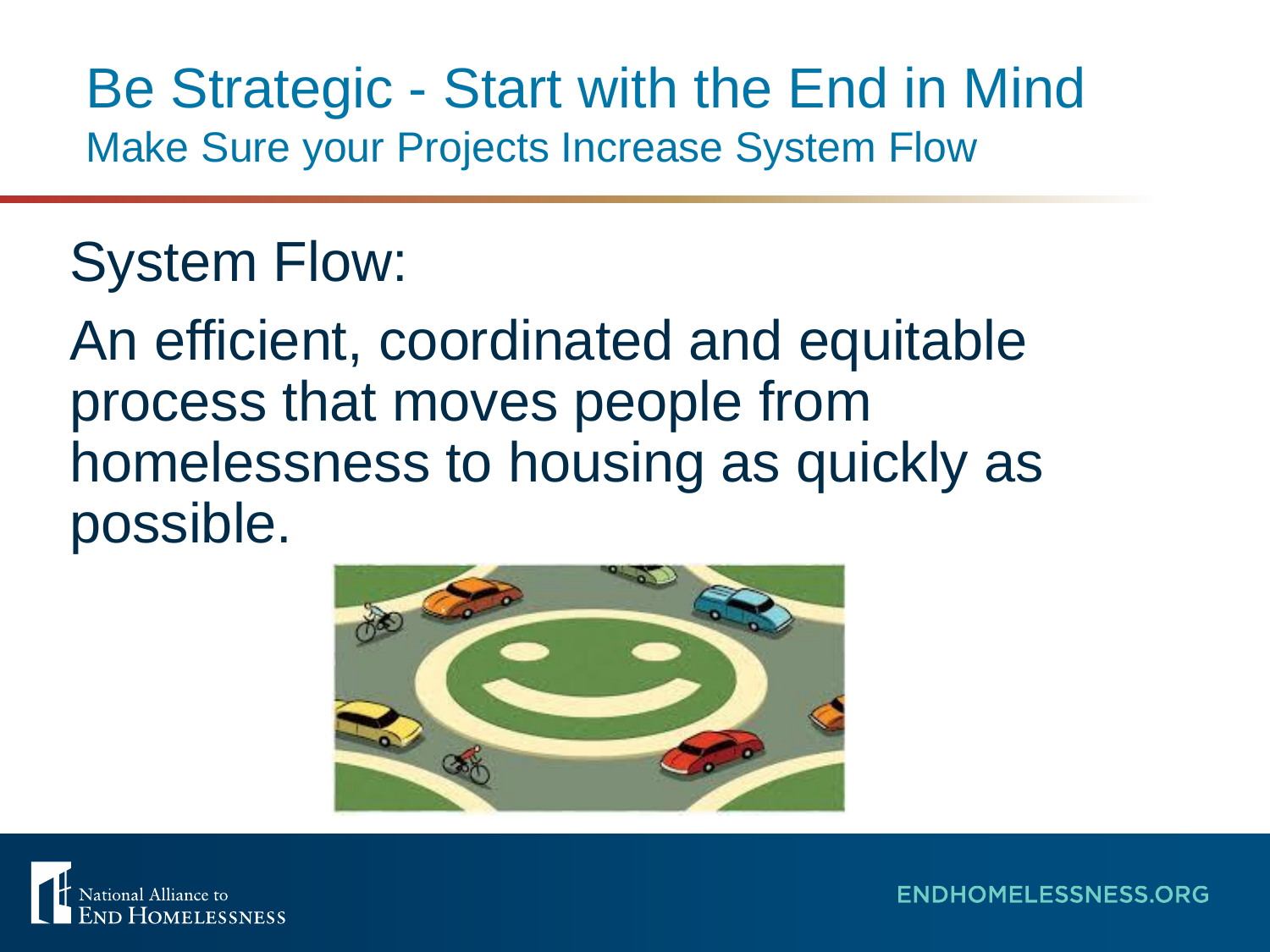### **DON'T DO THIS ALONE**

Build Community to End Homelessness



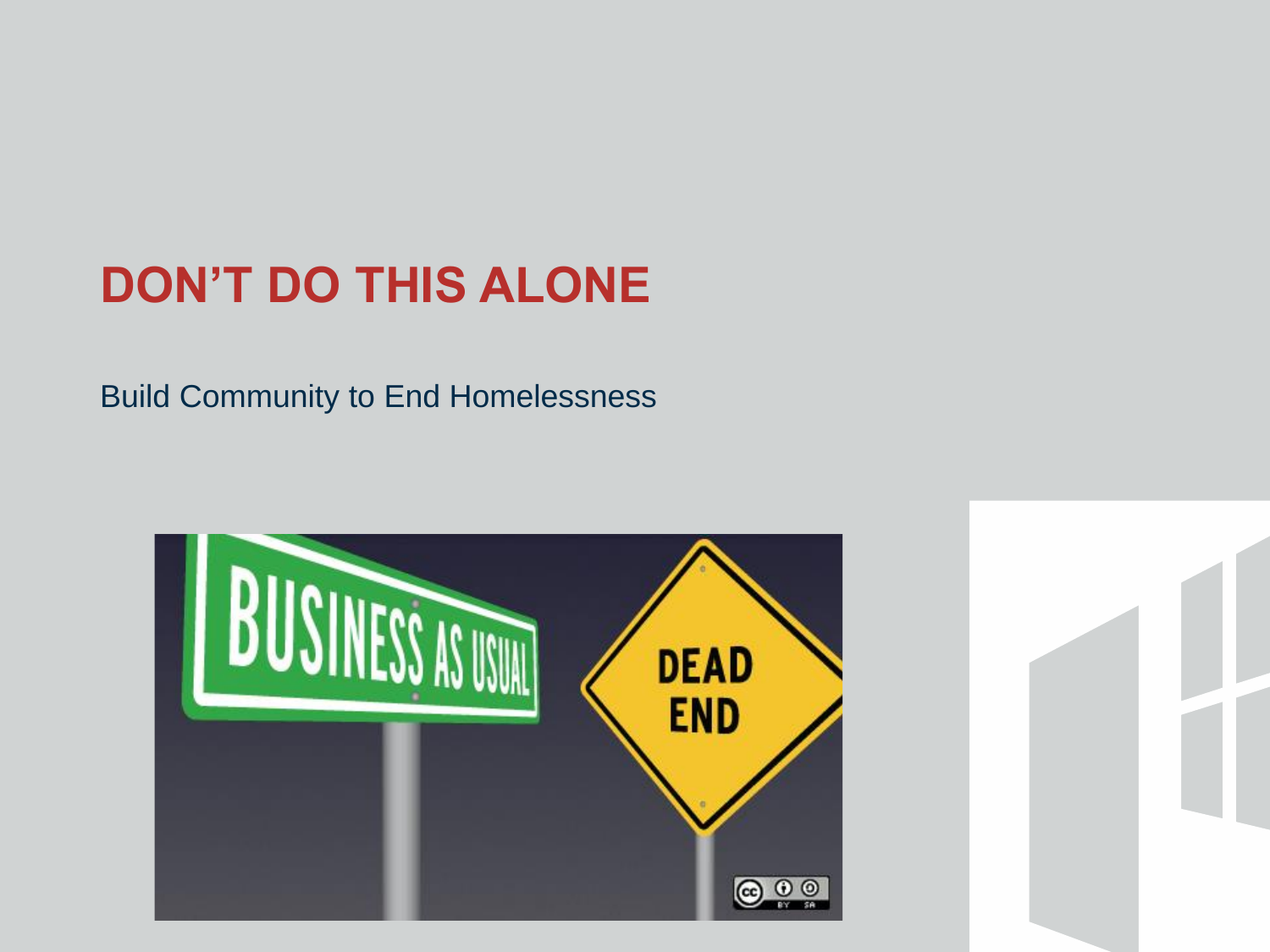## Build Community Elevate People with Lived Expertise



□ How are you partnering with persons with lived expertise in the local planning process?

■ Do you have lived expertise partners that review and recommend revisions to local homeless policies?

❑ How are people with lived expertise included in **decisionmaking processes** including the development of the local competition rating factors?

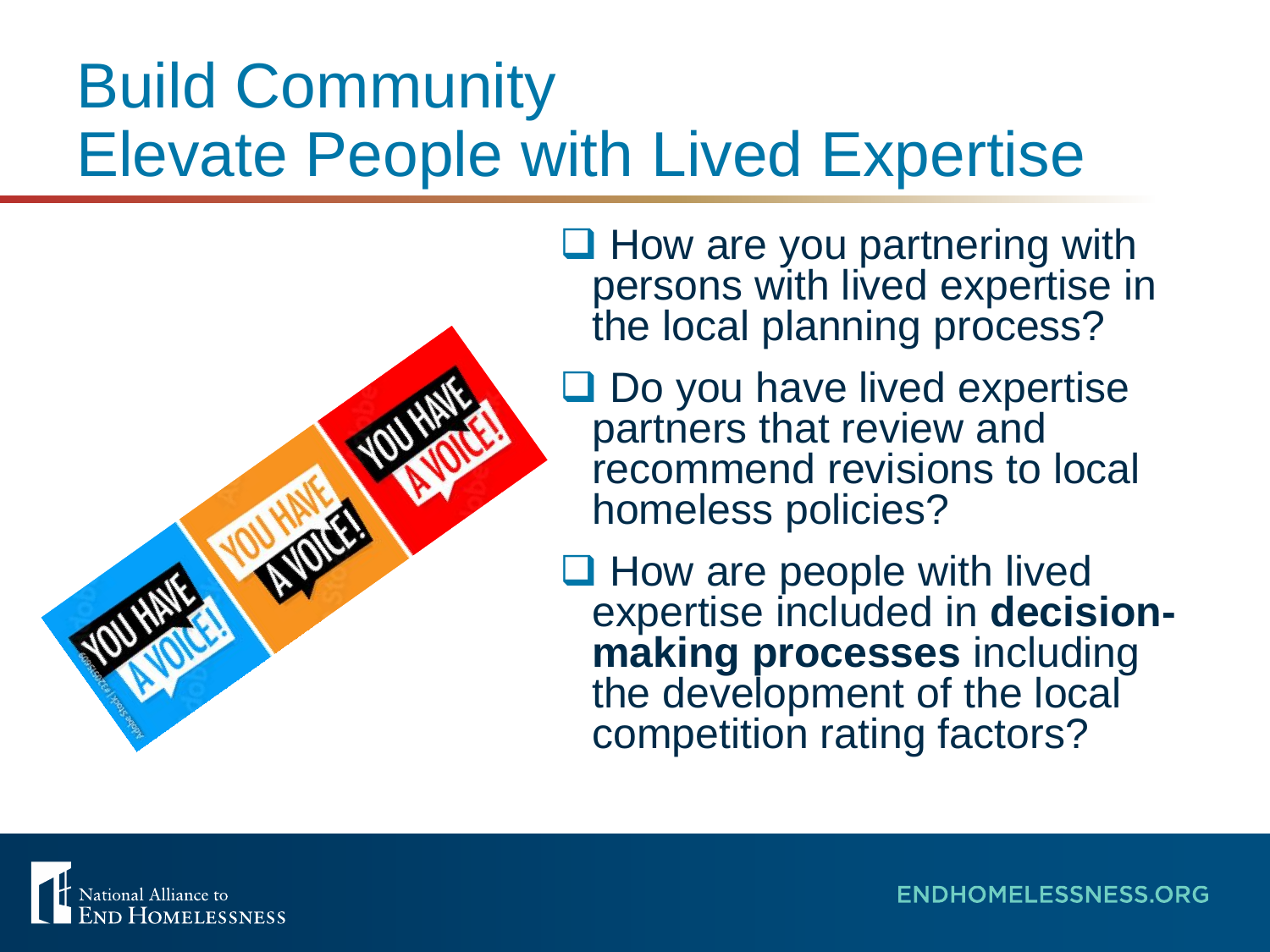## Build Community: Partner to Promote Racial Equity

- ❑What stakeholders are you partnering with in the community to build equity in your Continuum?
- ■Are you proactively engaging "nontraditional" partners that can add diversity and improve racial equity?
- ❑ What does your Governance Board reflect? What new partners should you be bringing to the table?



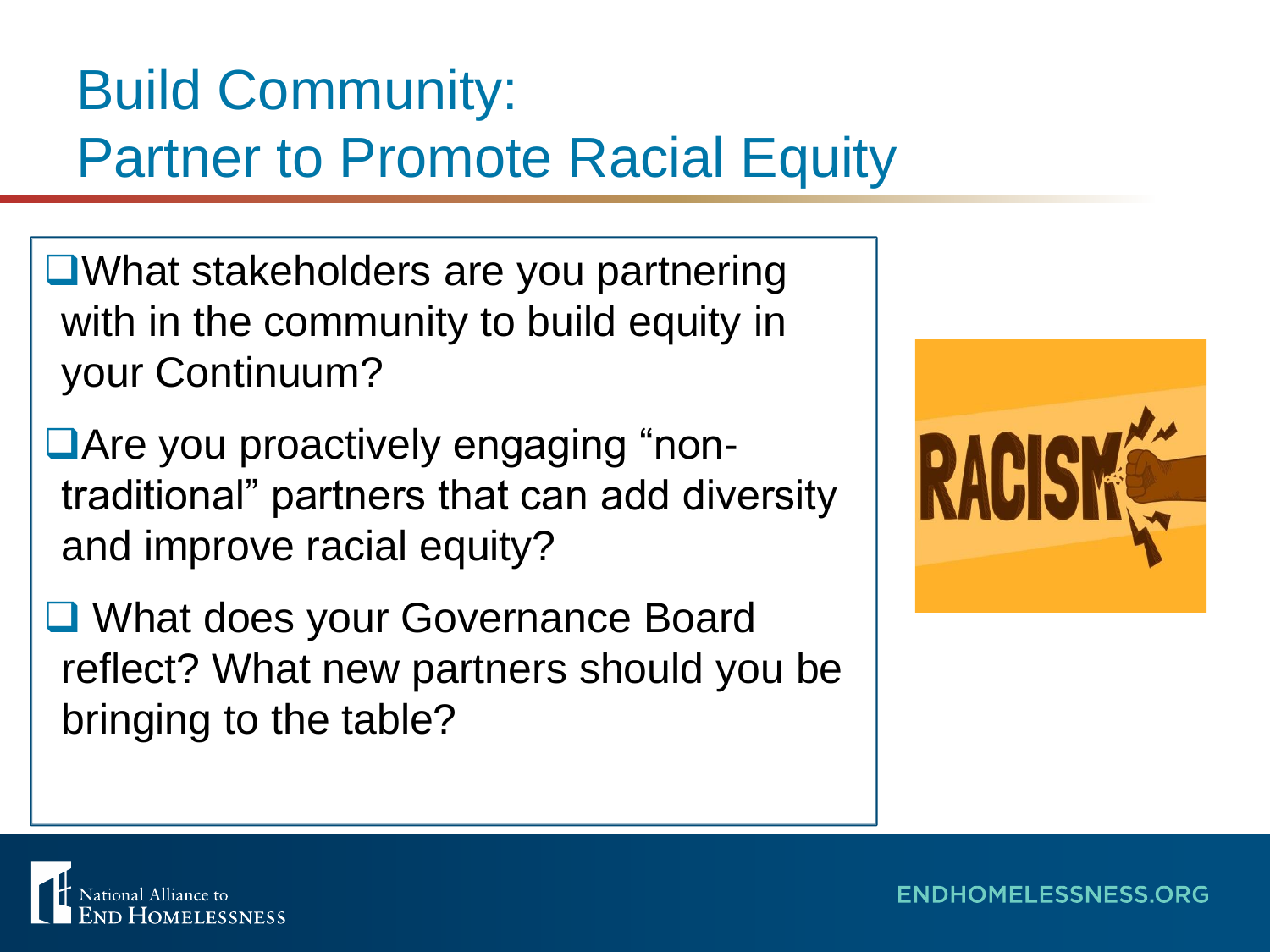## Build Community

Partner with Housing, Healthcare, and Other Stakeholders

- ❑What written commitments do you have from health care organizations and public housing authorities to partner with the CoC in addressing homelessness?
- ❑What supportive services does the CoC fund that could be paid for by Medicaid or provided by another partner?
- ❑What steps can you take to build on you<u>r existing</u> partnership (EHV) with your PHA's to expand housing options?



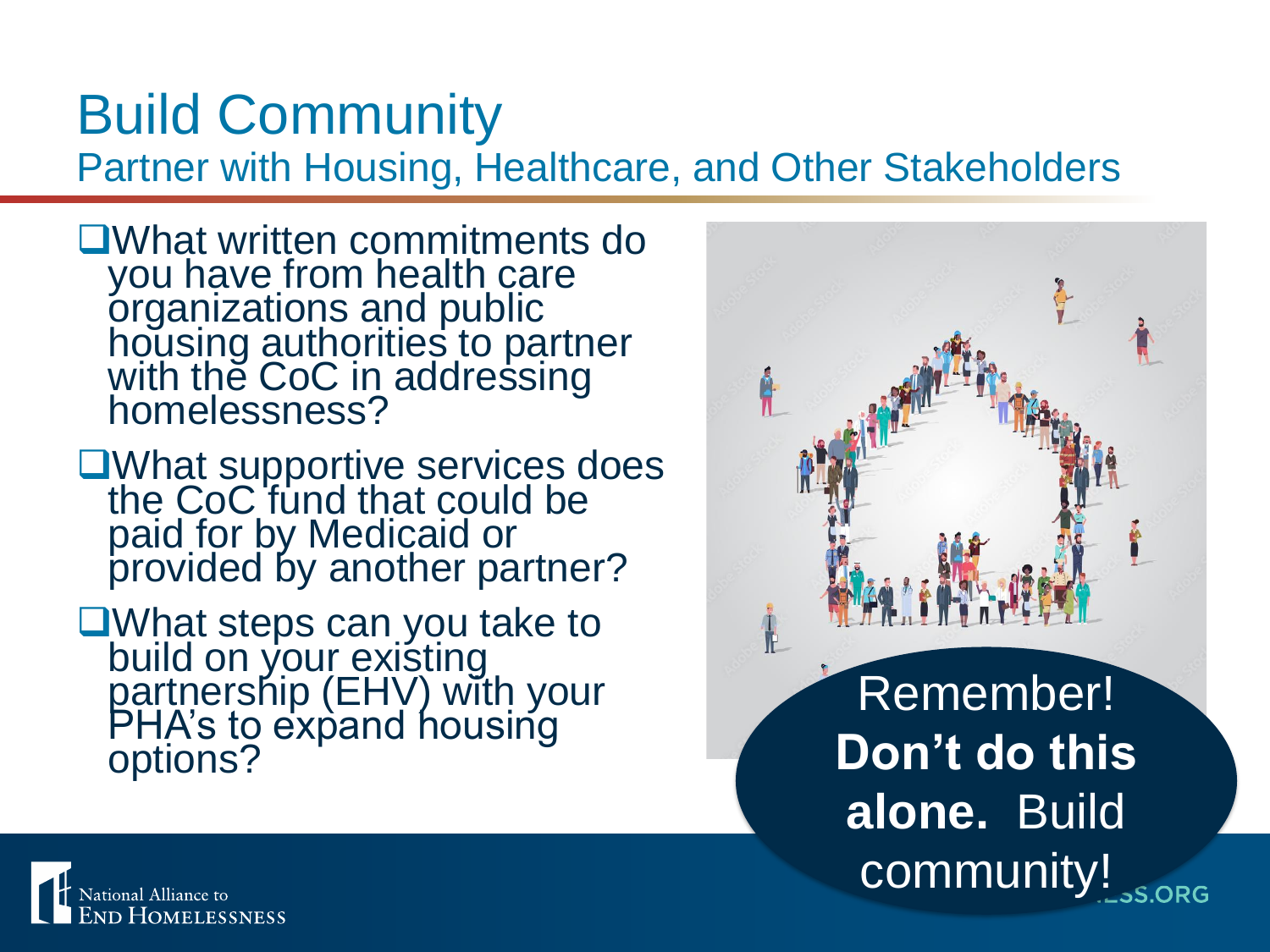# Summing it Up…

#### **Prepare, Be Strategic, Build Community… Because that is how to end homelessness**

- Don't do it because you might score better on the NOFO (that's the icing on the cake)…
- Do it because it matters and it's the right thing to do (you need the right ingredients to make your cake before you add the icing)!!!!
- Build a homeless response system that is effective, efficient and equitable!!!!!